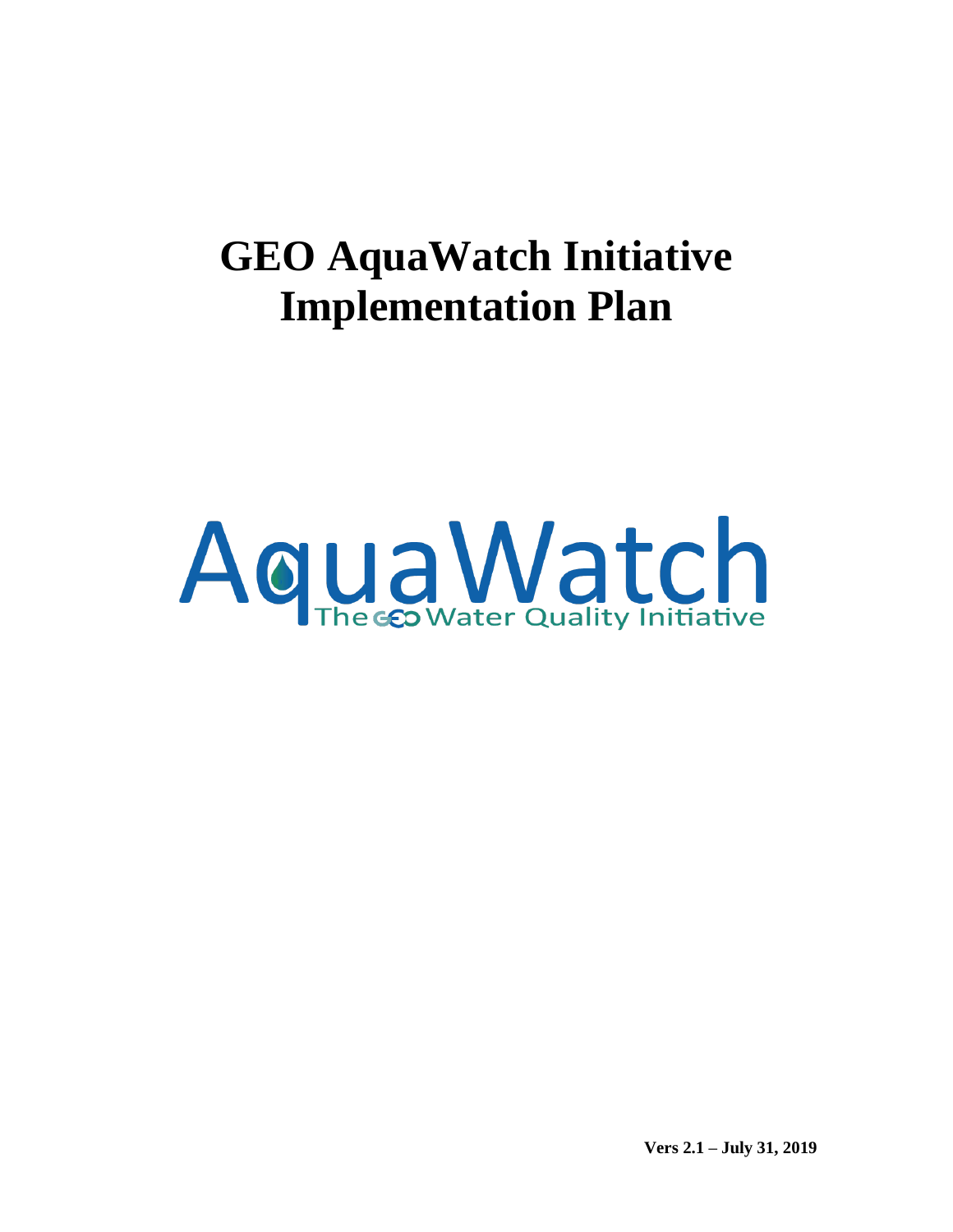

# **Table of Contents**

| 2.1 Importance of Water Quality Monitoring to the Group on Earth Observations  2      |  |
|---------------------------------------------------------------------------------------|--|
|                                                                                       |  |
|                                                                                       |  |
|                                                                                       |  |
|                                                                                       |  |
| 4 Relationship to GEO Engagement Priorities and to other Work Programme Activities  6 |  |
|                                                                                       |  |
|                                                                                       |  |
| 5                                                                                     |  |
| 6                                                                                     |  |
|                                                                                       |  |
|                                                                                       |  |
|                                                                                       |  |
|                                                                                       |  |
|                                                                                       |  |
|                                                                                       |  |
|                                                                                       |  |
|                                                                                       |  |
|                                                                                       |  |

#### <span id="page-1-0"></span>**Executive Summary**  $\mathbf{1}$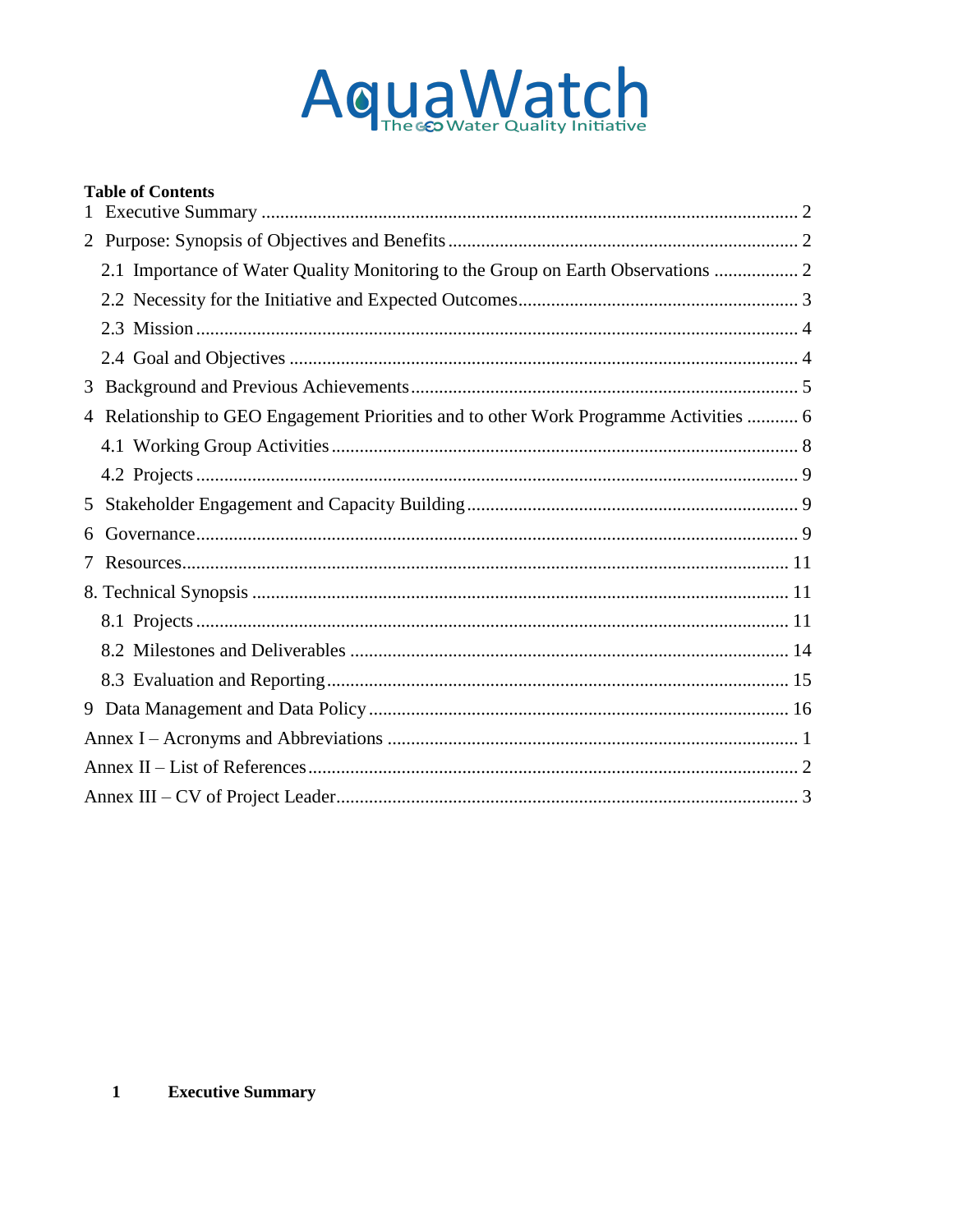

Water quality is essential for human, ecosystem and economic health. Degradation of water quality can result in human exposure to disease and harmful chemicals, reduction in productivity and diversity of ecosystems and damage to aquaculture, agriculture and other water-related industries. Water quality monitoring is a large multi-faceted field that is directly related to a number of the Group on Earth Observation's societal benefit areas as well as a variety of policy and sustainable development goals. There are many available data products offered by data service providers, which are funded through a variety of regional, national, and international sources for which minimum quality standards and best practices are lacking.

The overall goal of the AquaWatch Initiative is to develop and build the global capacity and utility of Earth Observation-derived water quality data, products and information to support effective monitoring, management and decision making. The objectives to achieve this goal are:

**Objective 1:** Facilitate effective partnerships between the producers, providers and users of water quality data, products and information.

**Objective 2:** Improve quality, analysis, and integration of in situ and remote sensing water quality data.

**Objective 3:** Develop and deliver best practices, minimum quality standards, and independent tools for users to assess fit-for-purpose water quality products and information services.

**Objective 4:** Support technology transfer and access to water quality data products and information.

**Objective 5:** Advocate for increased education and capacity for the use of water quality information for decision making.

As a GEO Initiative, AquaWatch will support the need for global water quality data, products and information. This support will be implemented by five working groups: 1) outreach and user engagement, 2) observations and data, 3) products and information, 4) distribution access and visualization, and 5) education and capacity building. It is expected that the work of the AquaWatch Initiative will improve decision making, support sustainable development and protect ecosystems. AquaWatch will add value by improving access to data and information, providing a venue for the sharing of best practices and advocating for the importance of sustained and routine water quality monitoring at the global scale. AquaWatch will also link communities with common interests in the freshwater and support global water quality information needs.

AquaWatch is working towards building a single network that integrates existing water quality monitoring efforts for the benefit of the global community. This flagship effort is termed the Global Water Quality Information Service (WQIS) (See section 8.2.1). This multifaceted project requires the concerted effort of all 5 working groups and their collective efforts contribute to the components required for the construction of the WQIS, as well as other activities aligned with the AquaWatch objectives, None of these objectives have a greater priority as all play an integral part in the WQIS.

AquaWatch participants currently include representatives from various organizations including state, federal, and international governmental agencies, private consulting companies, nonprofit organizations,

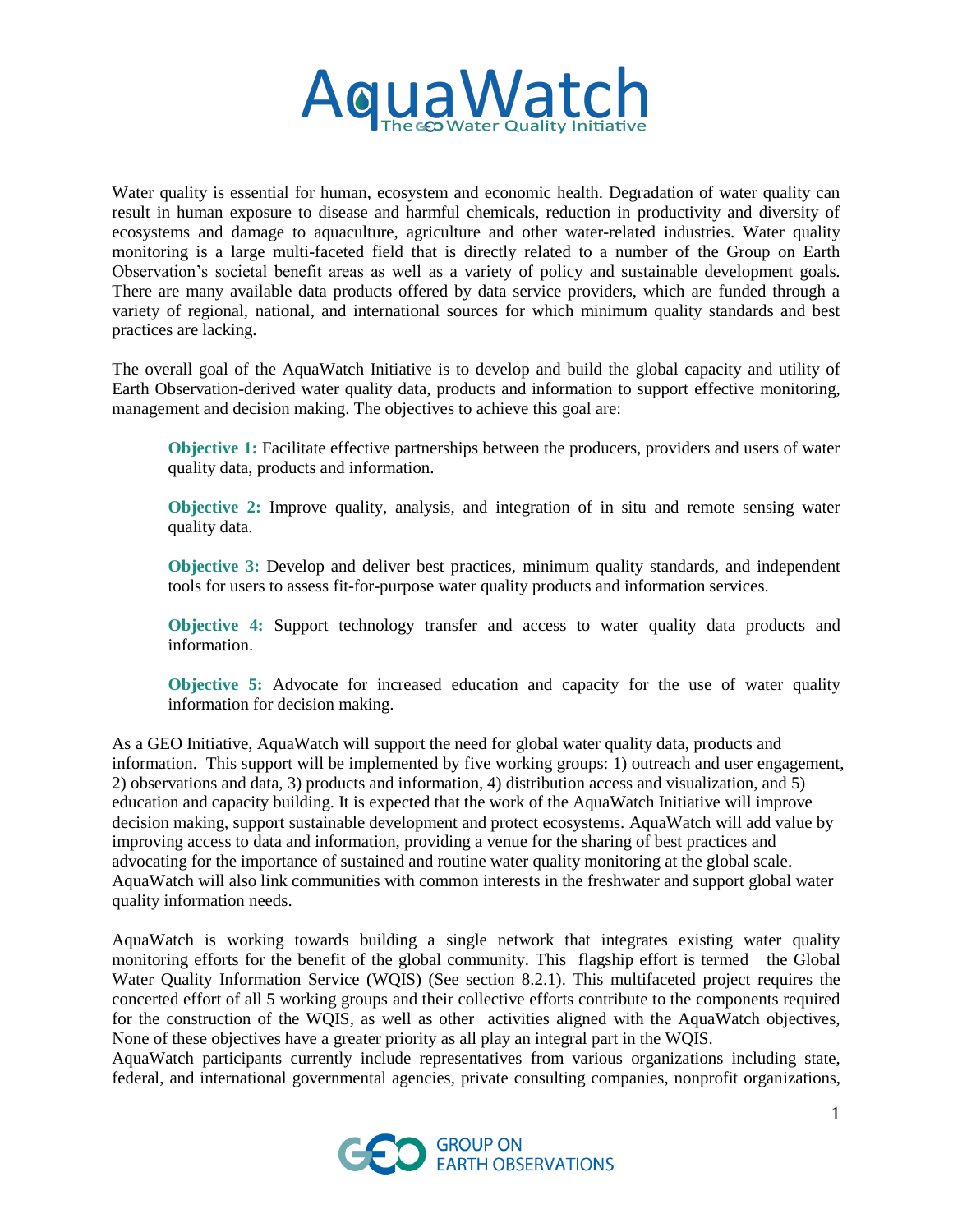

nongovernmental organizations and academic institutions. Over the coming year, AquaWatch will work to expand its focus on inclusion of representatives from the in situ and user communities and identify and develop working group activities. Over the next three years, AquaWatch will also work to supporting related Group on Earth Observations activities and will continue work on a long-term project to develop a global water quality information service.

# 1.1 Looking towards the future

In August of 2018, the AquaWatch community met in Stirling, Scotland to define priority actions for the coming year. Actions for 2018-2019 include:

1.) Capacity Building, Outreach and Education

- Develop software application decision tree
- Survey of training needs and existing capacity
- Guidelines for materials for training/capacity building
- Compilation/vetting of existing training/ gap identification surveys
- Demonstration Projects
- Further development and enhancements of AquaWatch website
- Continued support for Webinar series

2.) Observations and Data; Data Products, Information and Validation; and Distribution, Access, and Visualization

- Update existing data product inventory on AW website (In situ, remote sensed, portal/static data sets), gap analysis and develop a database that is query-able.
- Library of Algorithms Develop a review paper on this library of algorithms
- Document on optical standards for optical properties inventory of protocols.
- Citizen science efforts- Papers being developed on smart phones, drones, low-cost sensors
- Provide support for SDG efforts

# <span id="page-3-0"></span>**2 Purpose: Synopsis of Objectives and Benefits**

Water quality is essential for human, ecosystem and economic health. Degradation of water quality can result in human exposure to disease and harmful chemicals, reduction in productivity and diversity of ecosystems and damage to aquaculture, agriculture and other water-related industries. The monitoring of water quality allows countries to identify and track water quality degradation and the associated impacts on ecosystems and human health.

# <span id="page-3-1"></span>**2.1 Importance of Water Quality Monitoring to the Group on Earth Observations**

Water quality monitoring is a large multi-faceted field that is directly related to a number of the societal benefit areas identified in the Group on Earth Observations (GEO) 2016-2025 Strategic Plan:

- Disaster Resilience.
- Food Security and Sustainable Agriculture,
- Water Resources Management,
- Energy and Mineral Resources Management,

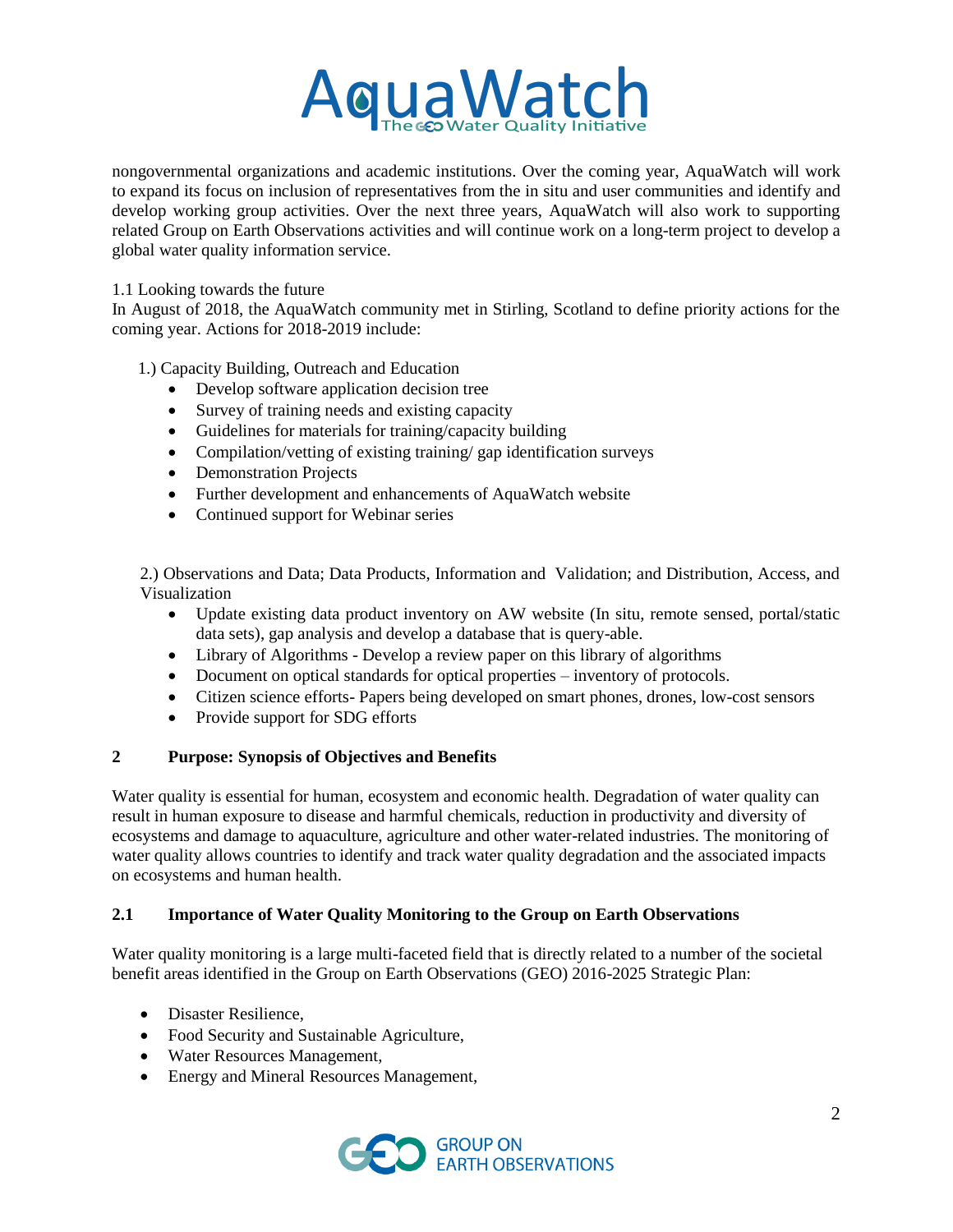

- Public Health Surveillance,
- Biodiversity and Ecosystem Sustainability, and
- Sustainable Urban Development [1].

Water quality monitoring is also required for the successful implementation of policy and sustainable development goals that GEO seeks to support including the United Nations (UN) 2030 Agenda's Sustainable Development Goals (SDGs) and the Sendai Framework for Disaster Risk Reduction [2, 3]. Water quality monitoring is particularly relevant to tracking progress towards SDG targets 6.3, 6.6 and 14.1:

**6.3:** By 2030, improve water quality by reducing pollution, eliminating dumping and minimizing release of hazardous chemicals and materials, halving the proportion of untreated wastewater and substantially increasing recycling and safe reuse globally.

**6.6:** By 2020, protect and restore water-related ecosystems, including mountains, forests, wetlands, rivers, aquifers and lakes.

**14.1:** By 2025, prevent and significantly reduce marine pollution of all kinds, in particular from land-based activities, including marine debris and nutrient pollution [2].

For disaster risk reduction, water quality monitoring and forecasting is critical for the development and assessment of safe water and sanitation systems required for successful implementation of the Sendai Framework [3, 4].

# <span id="page-4-0"></span>**2.2 Necessity for the Initiative and Expected Outcomes**

Water quality monitoring can be grouped into two approaches: 1) remotely-sensed water quality data from satellite, airborne or ground-based sensors and 2) in situ water quality data, with the development of new information systems including water-quality data assimilation systems focused on sediment and nutrient fluxes and budgets. These approaches, sometimes in concert, can address water quality at local, regional and global scales. . However, many traditional ground-based water quality monitoring programs are deficient. For example, many countries lack the required technical, institutional and financial capacities to develop and maintain water quality monitoring programs necessary to conduct proper water quality assessments on a long-term basis.

As outlined in the GEOSS Water Strategy Report, operational water quality monitoring systems need to be enhanced and expanded and the resulting data and information made openly available as part of the Global Earth Observation System of Systems [5]. Monitoring water quality using remote sensing, in conjunction with strategic in-situ analysis, is needed to monitor and assess water quality conditions to anticipate, mitigate, and even avoid future water quality challenges.

It is feasible to implement a fully operational, spatially comprehensive water quality information system globally relying on systematic observations from past, present and future water quality data. By combining information from multiple water quality variables based on Earth observation, water quality indices such as eutrophication, primary productivity and carbon contents may be calculated. Through fusing data from earth observation with other sources of data such as water quantity, hydrodynamics,

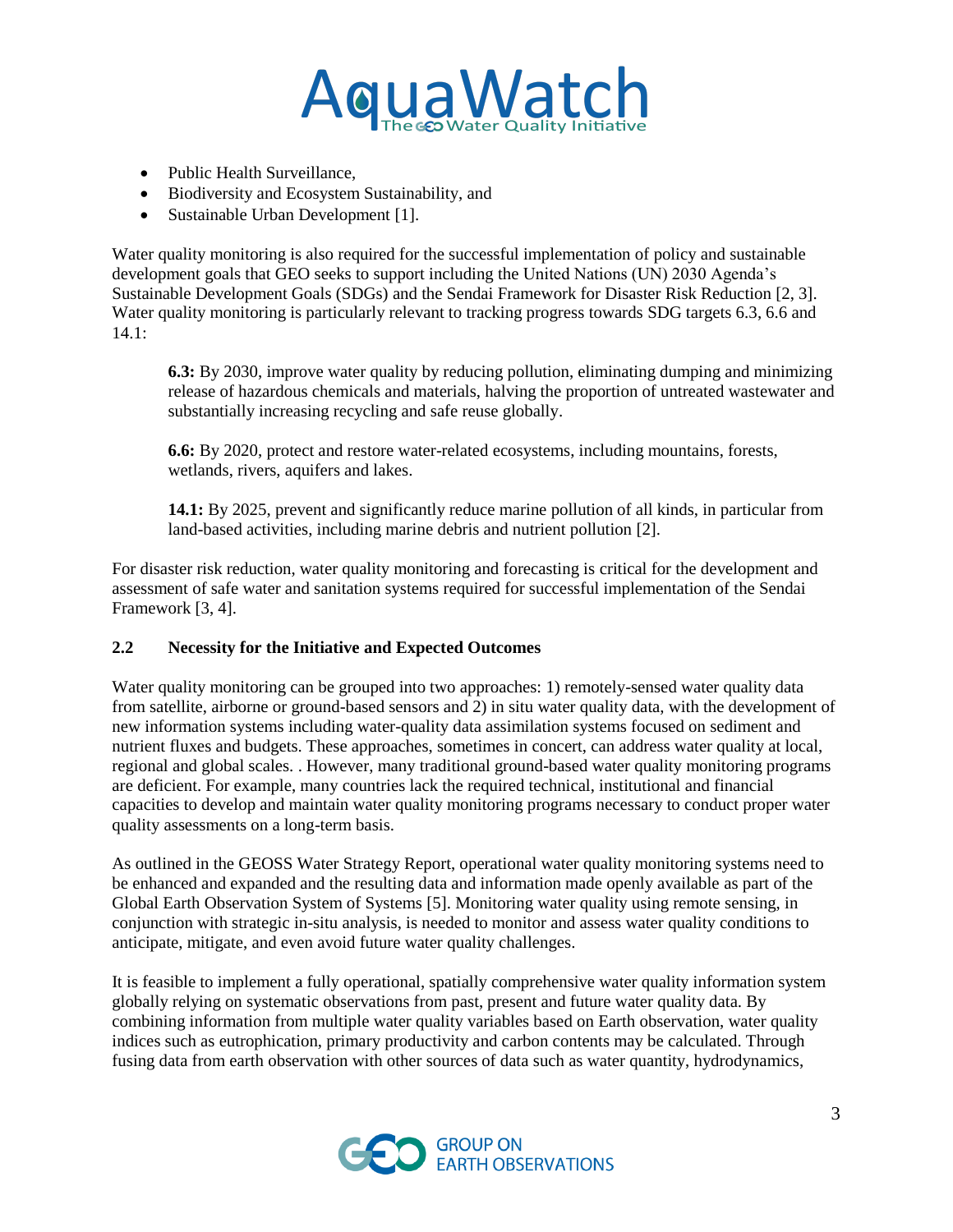

biogeochemical modelling it becomes possible to generate hindcast, nowcast and forecast trends and anomalies in nutrient, carbon or primary productivity.

As a GEO Initiative, AquaWatch will support the need for global water quality data, products and information. AquaWatch will add value to by improving access to data and information, providing a venue for the sharing of best practices and advocating for the importance of sustained and routine water quality monitoring at the global scale. AquaWatch will also link communities with common interests in the freshwater and support global water quality information needs.

The Global Environment Monitoring System for Water (GEMS/Water) Programme of the United Nations Environment Programme (UN Environment) is one international programme that will benefit from the AquaWatch Initiative. GEMS/Water is maintaining a global water quality monitoring network that is based on governmental and research monitoring programs to enhance the global water quality database and information system GEMStat. GEMStat relies on voluntary data submissions from UN member states and collaborating partners and lacks comprehensive global spatial and temporal coverage due to capacity constraints of its partners as well as missing data exchange standards. AquaWatch will support the development of water quality data products and data fusion techniques to improve GEMStat's data coverage. AquaWatch will also work with GEMS/Water and other water-related UN programmes to develop and showcase case studies and products that can be leveraged and implemented by UN stakeholders and support capacity building efforts by informing the community on how new technologies (remote sensing, automated sampling systems, etc.) can be used to improve water quality monitoring.

AquaWatch will benefit other GEO Initiatives, Flagships, Community Activities and Foundational Tasks by supporting their water quality data and information needs. This will reduce duplication of efforts within the GEO community and increase collaboration within GEO.

# <span id="page-5-0"></span>**2.3 Mission**

The mission of the AquaWatch Initiative is to improve the coordination, delivery and utilization of water quality information for the benefit of society.

# <span id="page-5-1"></span>**2.4 Goal and Objectives**

The goal of the AquaWatch Initiative is to develop and build the global capacity and utility of Earth Observation-derived water quality data, products and information to support effective monitoring, management and decision making.

The objectives to achieve this goal are:

**Objective 1:** Facilitate effective partnerships between the producers, providers and users of water quality data, products and information.

**Objective 2:** Improve quality, analysis, and integration of in situ and remote sensing water quality data.

**Objective 3:** Develop and deliver best practices, minimum quality standards, and independent tools for users to assess fit-for-purpose water quality products and information services.

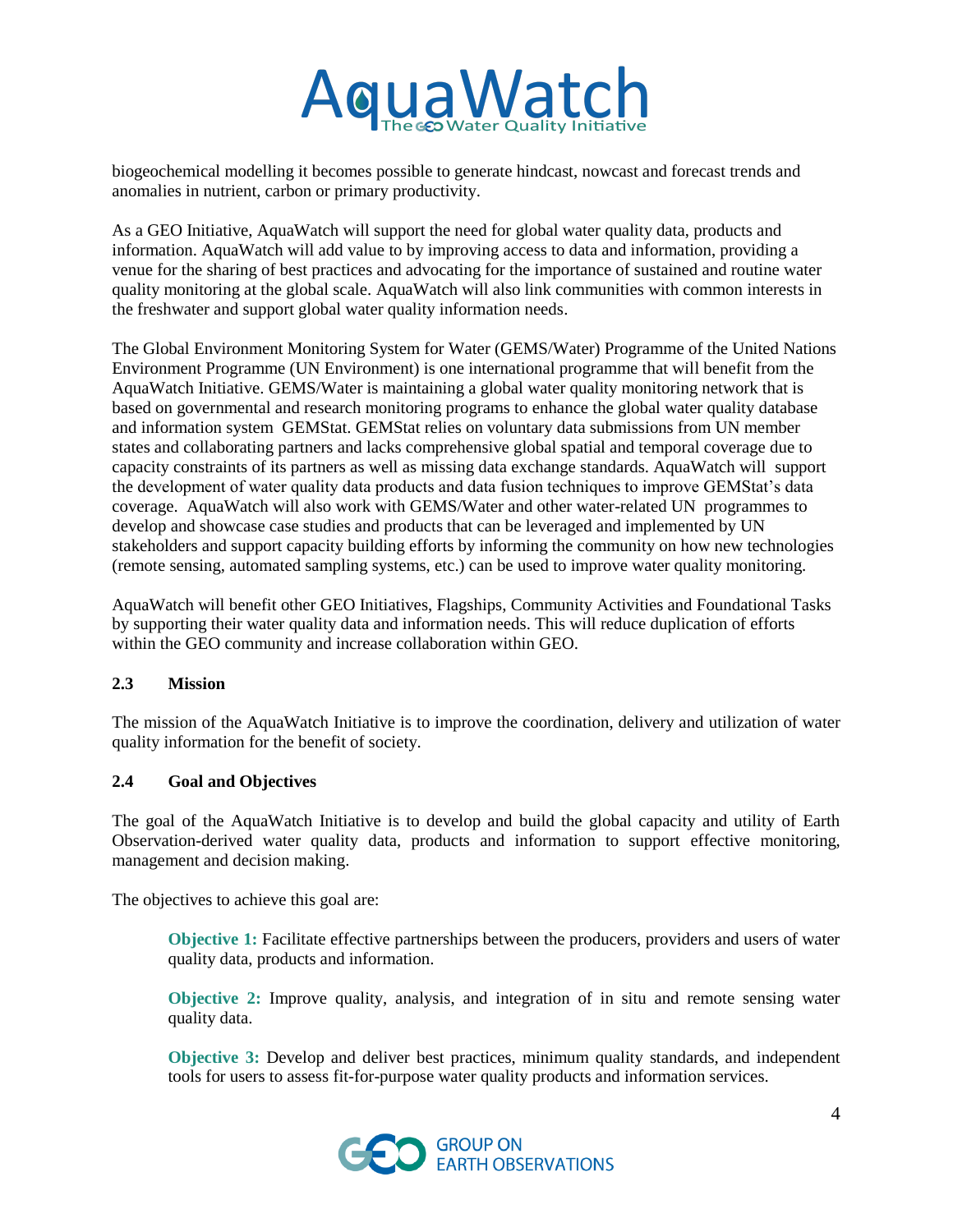

**Objective 4:** Support technology transfer and access to water quality data products and information.

**Objective 5:** Advocate for increased education and capacity for the use of water quality information for decision making.



**Figure 1.** Illustration of the AquaWatch workflow with the five smaller circles representing the five objectives (and associated working groups) which all support the development and use of the water quality information system.

#### <span id="page-6-0"></span>**3 Background and Previous Achievements**

AquaWatch (previously referred to as the GEO Water Quality Community of Practice or the GEO Inland and Near-Coastal Water Quality Working Group) was formed in response to the need for an international operational (i.e., routine and sustained) water quality information system. The group stemmed from a GEO Inland and Nearshore Coastal Water Quality Remote Sensing Workshop that was held in Geneva, Switzerland, on 27-29 March 2007. This gathering of experts from around the world was hosted by the GEO Secretariat and Co-chaired by representatives from GEO and the Integrated Global Observing Strategy Partnership (IGOS-P) Integrated Global Water Cycle Observation (IGWCO). The workshop was

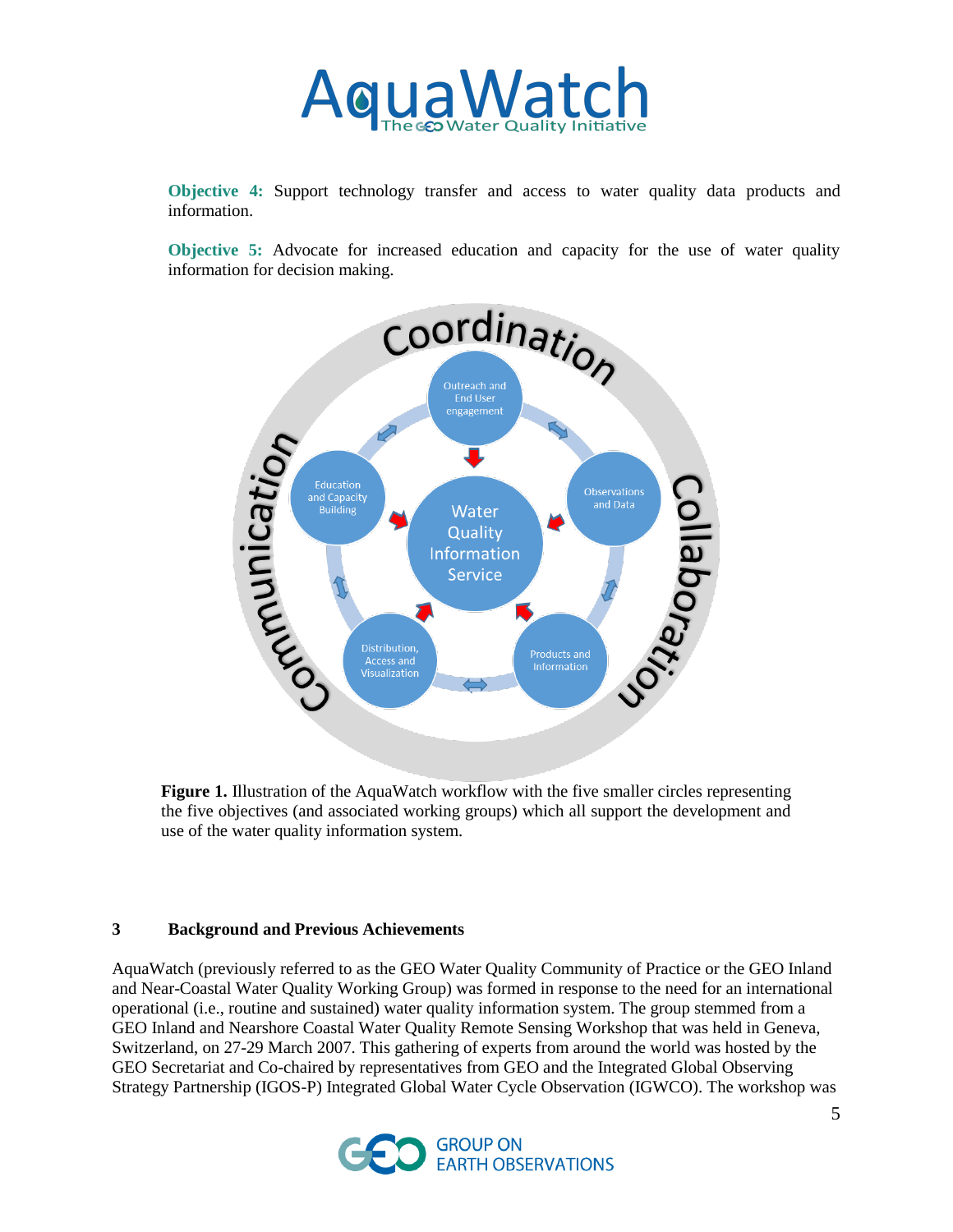

endorsed by GEO as a part of their activities on water resources and water quality initiated in 2006. The workshop was attended by 55 participants representing a diversity of backgrounds, expertise and regions of the world, with a total of 26 countries being represented. Follow up workshops included a Water Quality Algorithm Workshop in Washington D.C. in 2009 and a Water Quality summit in Geneva in 2015.

During the 2015 summit, the group produced a draft 10-year strategic plan for developing water quality assessment products to be used globally. The summit participants also advocated implementing a GEO Water Quality Community of Practice that would complement other GEO activities [6]. In early 2016, the community established a Secretariat and was rebranded as "AquaWatch". In June of 2016, AquaWatch hosted a meeting at the German Federal Institute of Hydrology where priority projects for 2016 – 2017 were identified. Other activities in 2016 included the initial development of a water quality monitoring project inventory (revised in 2019), and AquaWatch support of the Meridian Institute and Pisces Foundation in preparations for a workshop in Wisconsin – *Using Remote Sensing to Empower the Public to Address Water Pollution*. AquaWatch also worked with the Meridian Institute to set up SharePoint site to support future collaboration between Wisconsin workshop attendees titled "Using Remote Sensing to Address Water Pollution Collaboration Hub".

In 2017 we produced an informational booklet on the monitoring of Earth Observation of water quality, the production of a new website [\(www.geoaquawatch.org\)](http://www.geoaquawatch.org/) and transitioned to the governance structure of AquaWatch. During the 2018 workshop in Stirling, UK we developed 2018-19 annual work plan with specific task for cross-functional teams comprised of members of 2-3 related working groups to accomplish within the next 12-18 months. The tasks advance the goals of the identified work packages, including a revised approach to building the Water Quality Information Service leveraging existing data products and infrastructure.

Much has changed in the water quality field in the decade+ that AquaWatch has been active. The technology to monitor water quality is continually improving and becoming more effective (see section 8). A portion of AquaWatch's charge is to keep current and relevant in the community and evolve along with the technology. New cloud-based computing efforts and machine learning are rapidly advancing our monitoring and data gathering abilities.

AquaWatch has been and continues to be, for the most part, a "best effort" activity, relying on participants to volunteer their time. This model has always been a challenge and member involvement varies as their schedule permits. The funding by US NOAA to support a part time Secretariat and Director has greatly accelerated the development of the AquaWatch initiative. This support together with the construction of the governance structure and filling key leadership positions has brought much needed continuity and stability to the initiative. Continued funding for programmatic support will always be a challenge

# <span id="page-7-0"></span>**4 Relationship to GEO Engagement Priorities and to other Work Programme Activities**

AquaWatch activities will be conducted on a global scale with prototype projects being focused at the local and regional scale (see section 8.1.2). These demonstration projects are seen as a stepping stone towards the full buildout of the WQIS. Management and coordination activities will be conducted initially by the AquaWatch leads and the Secretariat. In the  $4<sup>th</sup>$  quarter of 2017, these tasks became the responsibility of the Steering Committee and Working Groups outlined in section 9.

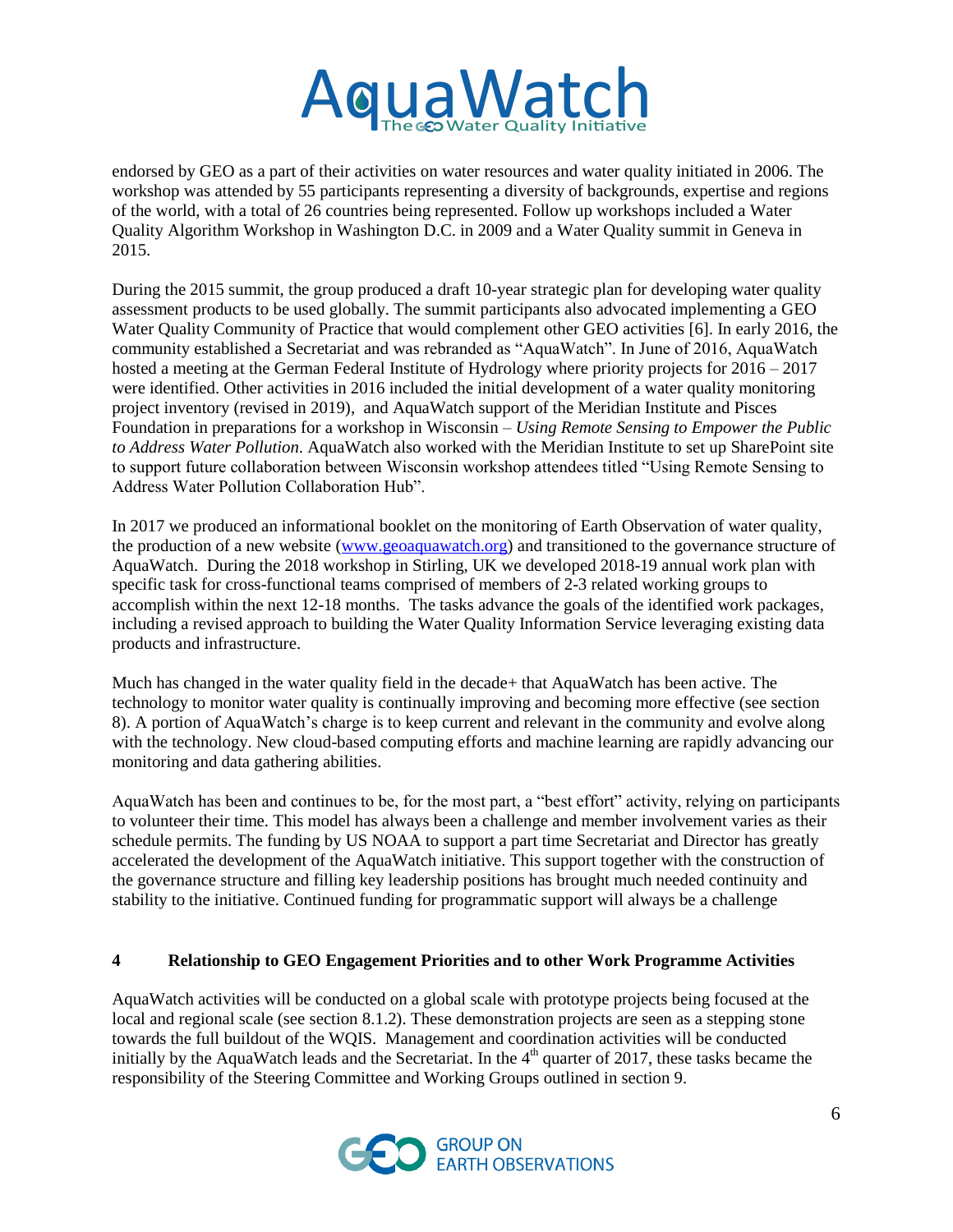

AquaWatch activities will support and be coordinated with many other GEO Work Programme activities. Existing ties with other GEO Work Programme activities include:

GEO GLOWS: One of the co-leads of AquaWatch (Paul DiGiacomo) is on GEO GLOWS Steering Committee. The AquaWatch Secretariat strives to collaborate with GEOGLOWS on projects within the areas of overlap between Initiatives.

GEO Health: We have actively supported their data collection activities in 2018 and collaborated with Oceans and Society – Blue Planet on aspects of fulfilling SDG 14.1.1- Coastal Eutrophication efforts for monitoring plastics and water quality in inland and coastal waters, and the open ocean. We are also forming a collaboration team on turbidity and chlorophyll products as they relate to human pathogens and drinking water safety.

Oceans and Society – Blue Planet: The AquaWatch Secretariat, Emily Smail, and Paul DiGiacomo, AquaWatch co-lead, are actively involved in Blue Planet. Blue Planet and AquaWatch participate on SDG working groups for Coastal Eutrophication and in support of a UNESCO effort for global chlorophyll a product to demonstrate ecosystem status and ecosystem change over time.

Moving forward, AquaWatch will continue to build collaborative relationships and projects within the GEO community with assistance from the GEO Secretariat. Whether funded or unfunded, such relationships will rely on mutual agreement that all tasks which may also support any annual work plans or Initiative work packages will be recognized as "AquaWatch – affiliated activities" as the beneficial outcome of that relations for AquaWatch. The Initiative may freely advertise and cross-promote accomplishments of "AquaWatch-affiliated activities" within GEO, on our website, and through community announcements. Collaborations will focus, where possible, on efforts that support the GEO engagement priorities of the SDGs and the Sendai Framework. Potential collaborators for the SDGs and Sendai Framework are outlined below.

# **SDG 6**

- AfriGEOSS: Reinforcing Regional African Engagement
- AmeriGEOSS
- Asia-Oceania GEOSS (AOGEOSS)
- Earth Observations for Health (EO4HEALTH)
- Earth Observations in Service of the 2030 Agenda for Sustainable Development (EO4SDGs)
- GEO Global Water Sustainability (GEOGLOWS)
- GEO Wetlands
- In-situ Observations and Practices for the Water Cycle
- Integrated Global Water Cycle Observation (IGWCO)

# **SDG 14**

- AfriGEOSS
- AmeriGEOSS
- AOGEOSS

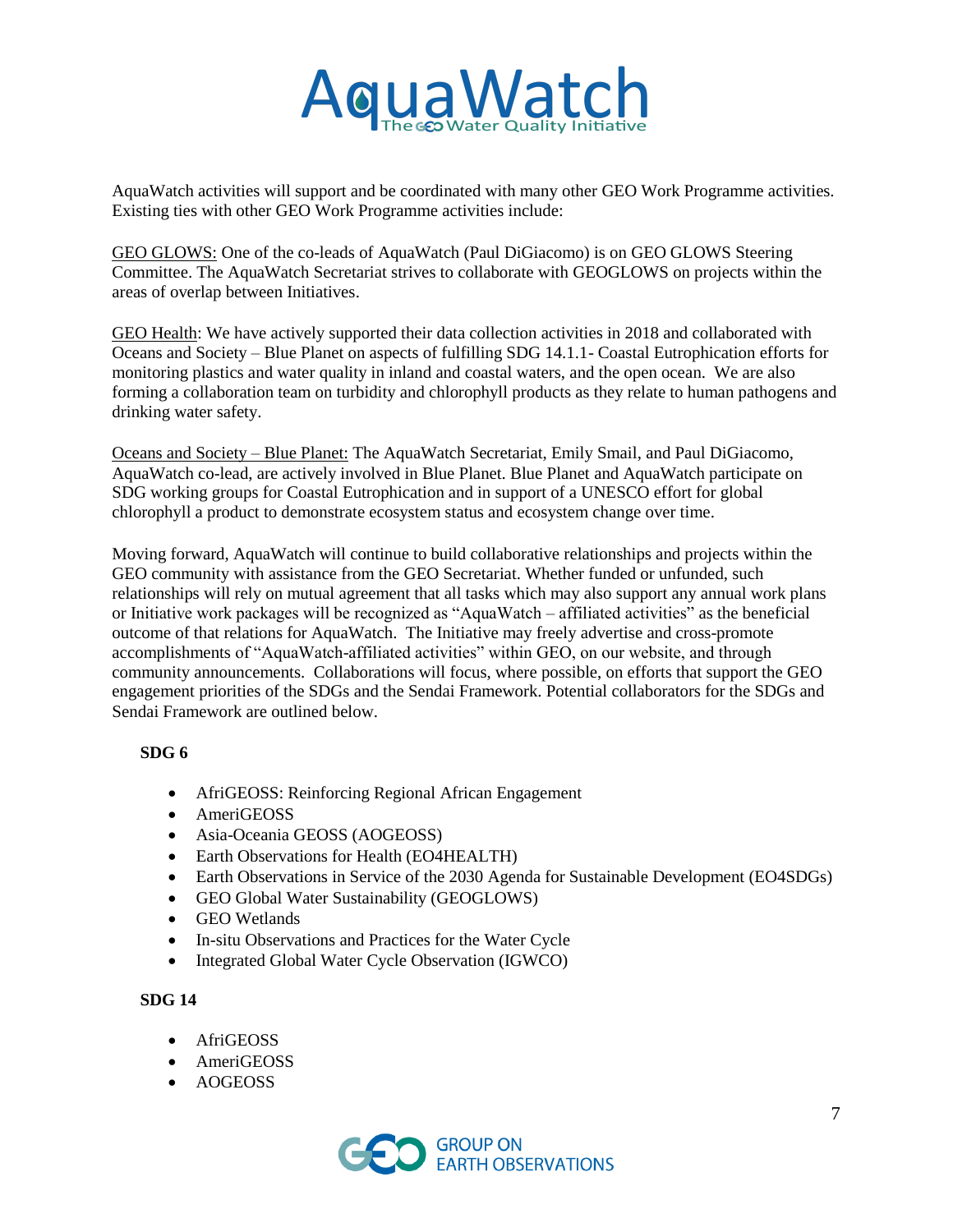

- EO4SDGs
- Oceans and Society: Blue Planet
- GEO Health

#### **Sendai Framework**

- AfriGEOSS: Reinforcing Regional African Engagement
- AmeriGEOSS
- AOGEOSS
- Data Access for Risk Management (GEO-DARMA)

# <span id="page-9-0"></span>**4.1 Working Group Activities**

Activities to achieve the Initiative's objectives will be conducted by five working groups of experts that will focus on transforming water quality data to information and decision-support tools based on user needs (Figure 2). The activities of the working groups directly support the objectives of AquaWatch.

**Figure 2:** AquaWatch working groups. The five working groups work in a collaborative manner to achieve AquaWatch's objectives.



The Working Groups are standing bodies of experts that will conduct the activities outlined below on an ongoing basis.

Working Group 1 – Outreach and User Engagement: Working Group 1 will be responsible for facilitating effective partnerships between the producers, providers and users of water quality data, products and information. Activities of this working group will include the generation of a communication strategy for AquaWatch and information from other GEO water quality-related activities as well as the development of the AquaWatch website [\(www.geoaquawatch.org\)](http://www.geoaquawatch.org/) into a knowledge hub for water-quality related activities (within and outside of GEO. This group will also work to identify current and potential users and create partnerships with providers and users.

Working Group 2 – Observations and Data: Working Group 2 will be responsible for improving analysis and integration of in situ and remote sensing water quality data. Activities of this group will include identifying and linking key data sets from remote sensing and in situ data sources and identifying data and observation gaps.

Working Group 3 – Products and Information: Working Group 3 will be responsible for developing and delivering fit-for-purpose water quality products and information services. The group will be tasked with

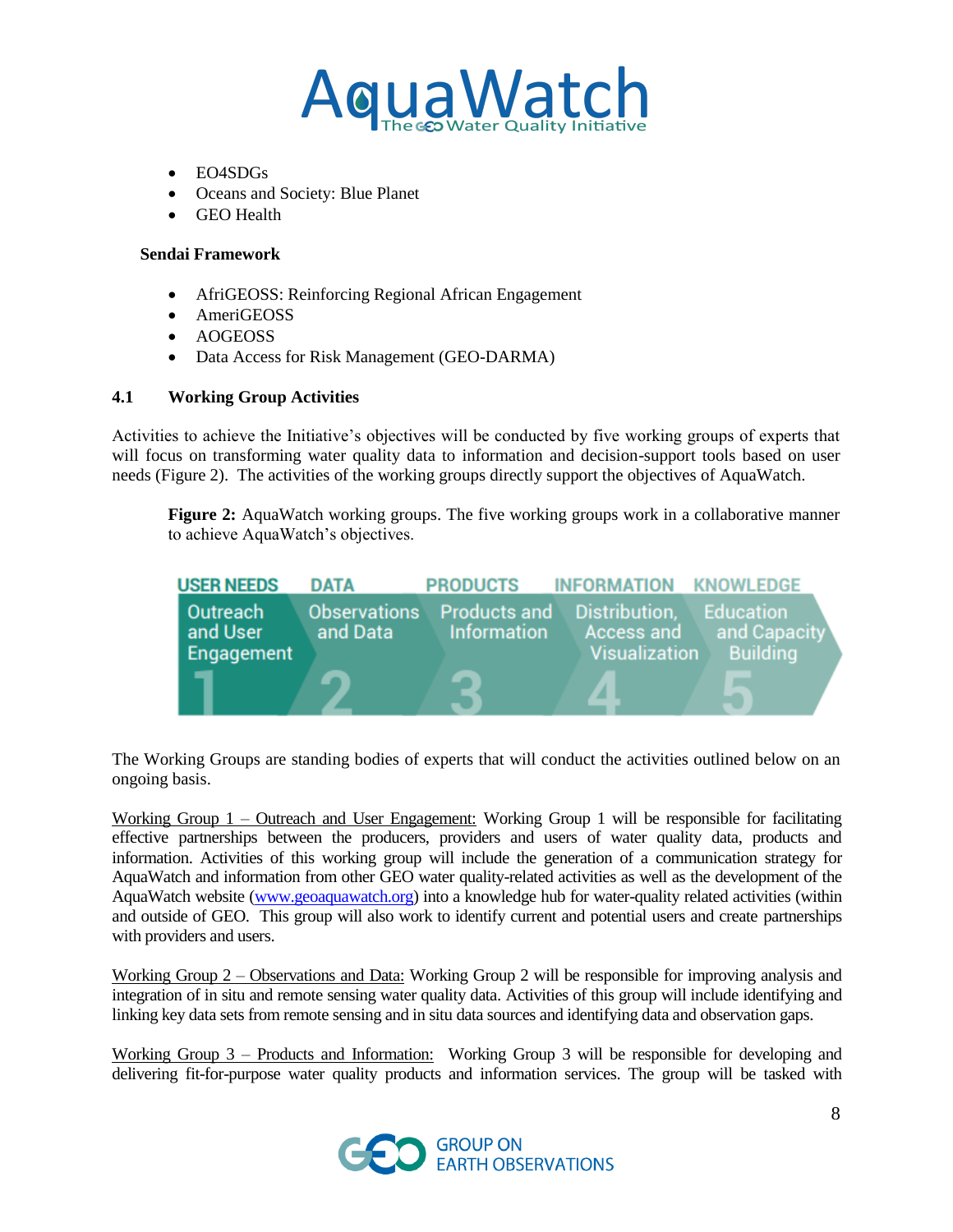

generating and evaluating products derived from complementary remote sensing and in situ data sets, as well as supporting modeling and data assimilation activities for regional and global water quality nowcasts, forecasts and predictions.

Working Group 4 – Distribution, Access, and Visualization: Working Group 4 will be responsible for supporting technology transfer and access to water quality data products and information. The group will be tasked with distributing scientific, technical and other outputs to applicable end users and facilitating access to making products and derived information.

Working Group 5 – Education and Capacity Building: Working Group 5 will be responsible for advocating increased capacity and use of water quality information for decision making. The group will be tasked with generating educational content for policy makers, decision makers, and the environmental mangers. This group will also support, identify and lead capacity building efforts in developed and developing nations to expand the effective and timely utilization of Earth observations for societal benefits.

# <span id="page-10-0"></span>**4.2 Projects**

The AquaWatch working groups will work in a coordinated manner on collaborative projects that support the initiative's objectives. The project currently being pursued by AquaWatch is the development and uptake of a global water quality information service. This effort will enable users open access to readily available water quality data through data sharing and capacity building, particularly in developing countries.

# <span id="page-10-1"></span>**5 Stakeholder Engagement and Capacity Building**

There are many types of users of water quality monitoring and including the science community, industry, UN groups, environmental managers, regulators, policy makers, non-governmental organizations, nonprofit organizations and recreational users. End users currently have roles in working groups and chairing the Steering Committee

While AquaWatch has begun to identify and engage the user community, an increase in this effort will take place over the coming years. Moving forward, AquaWatch will seek involve more end-users Working Groups. Users will be directly involved in the identification and development of AquaWatch services to ensure that services are functional and tailored to their needs.

# <span id="page-10-2"></span>**6 Governance**

To date, AquaWatch active participants are associated with various organizations including state, federal, and international governmental agencies, private consulting companies, nonprofit organizations, nongovernmental organizations and academic institutions. Participants are part of the AquaWatch network and contribute to AquaWatch in a variety of ways depending on their interests and availability. The organization of AquaWatch is reflected in the Figure 3.

**Figure 3:** The governance structure of AquaWatch.

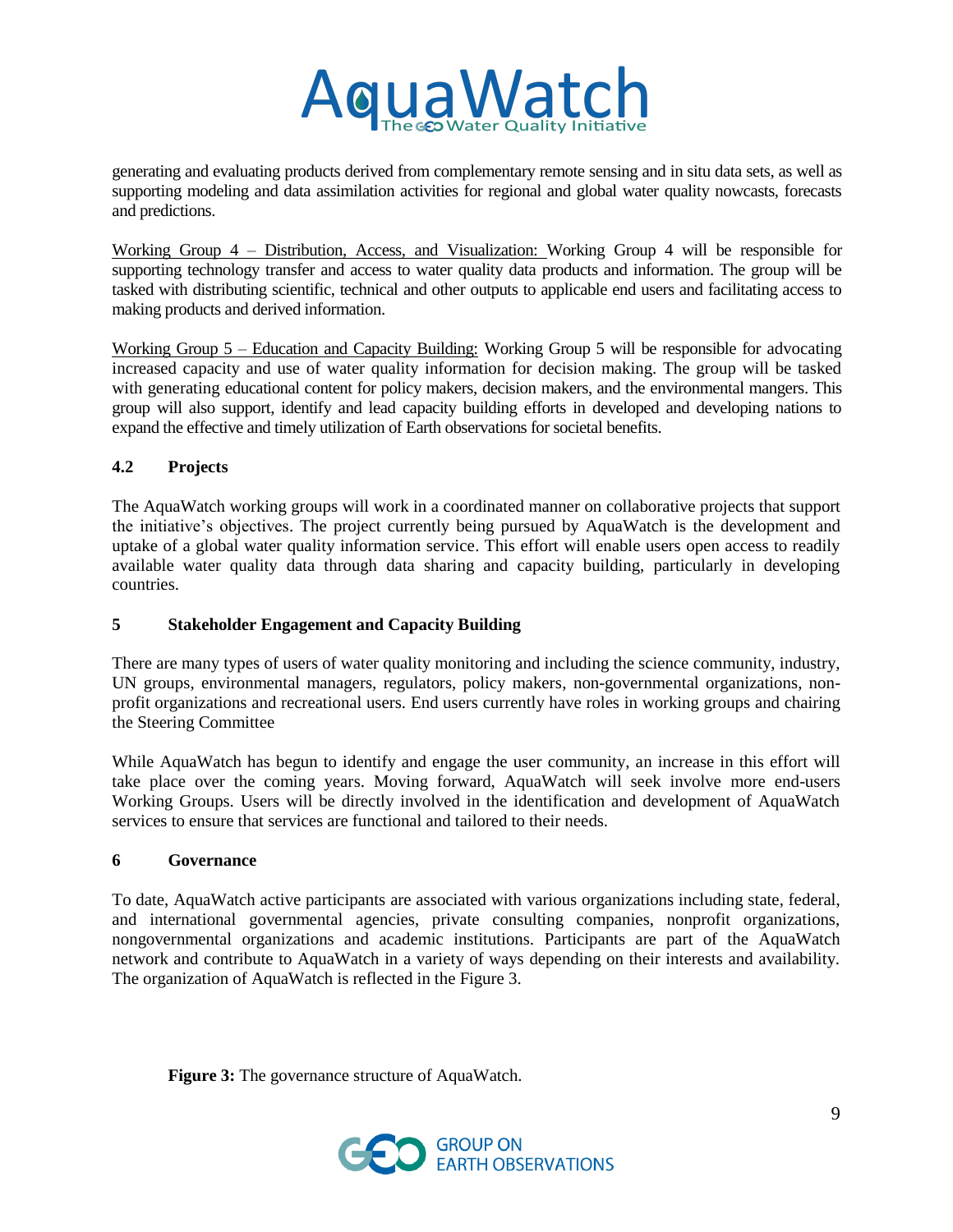



AquaWatch Leadership: The primary leadership point of contact for AquaWatch is Director Steven Greb -University of Wisconsin-Madison. The co-leads are Paul DiGacomo - National Oceanic and Atmospheric Administration (NOAA) and Arnold Dekker - SatDek Pty Ltd.

Steering Committee: Guidance for, and approval of, workplan activities and expanding into new work areas are the main work product for the Steering Committee. The three roles for members are: promoting the initiative to all sectors, connecting the initiative with funders and funding sources, and garnering broader initiative participation (capacity building). In 2018 the Steering Committee was formed comprised of 9 members of the international science community representing North America, Europe, Africa, Latin America, Caribbean, and Asia; plus the co-chairs of Working groups 2, 3, and 5. Participants range from data users to data providers from the non-profit sector, national space agency, governmental agency, private industry, and academia. Leadership of the Steering Committee rotates through three elected positions each lasting 1 year in duration (Chair, Vice-Chair, and Vice-chair-elect). Annual elections are held from the nominations among Steering Committee members. Steering Committee meetings are held quarterly with an annual meeting.

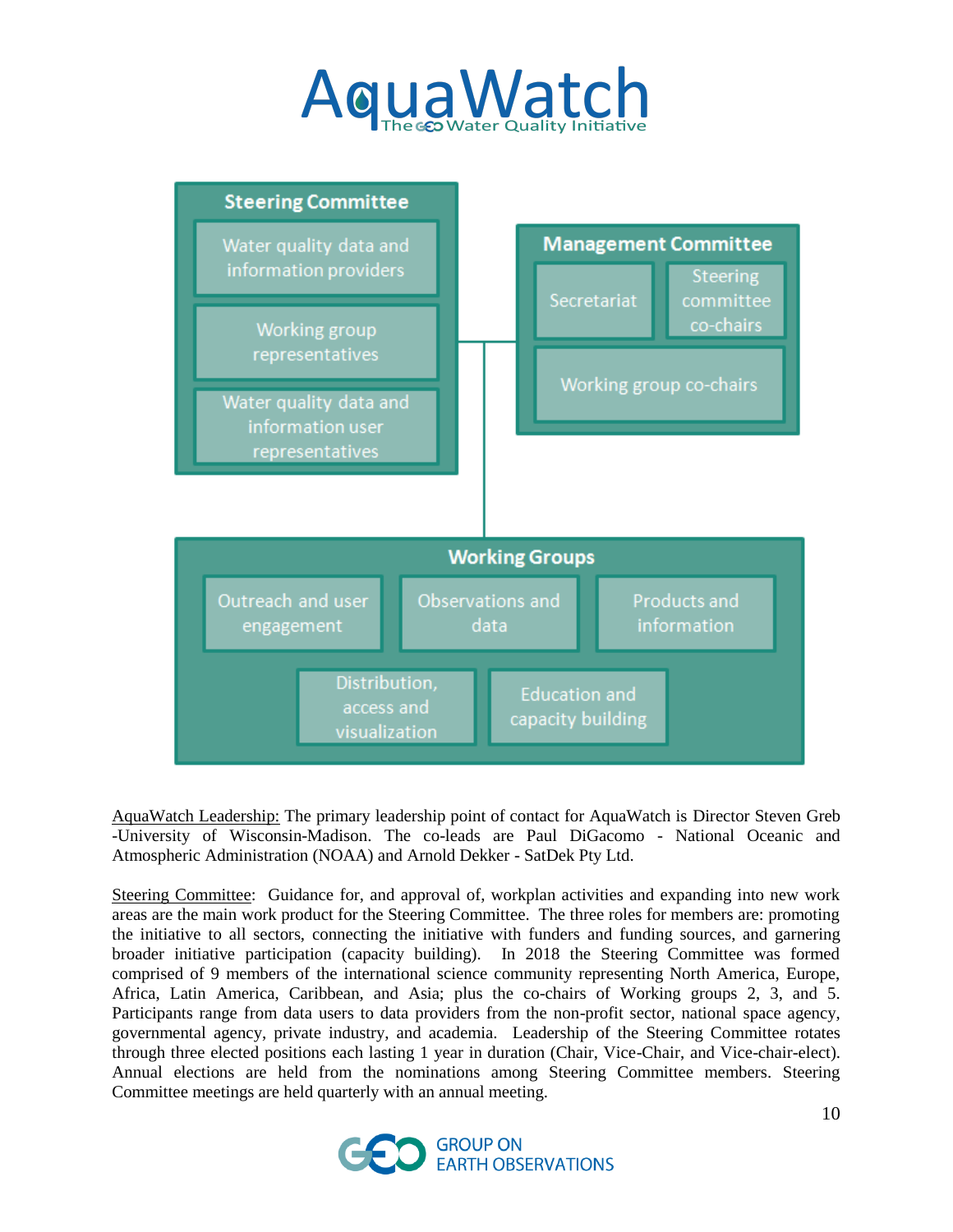

Working Groups: Currently AquaWatch Working Group representatives are presented in attached Table A. Over the coming years, AquaWatch will be working to expand participation in the Working Groups. One co-chair from Working Groups 2, 3 and 5 also serve on the Steering Committee.

Secretariat: The Secretariat scientific coordinator duties are conducted Merrie Beth Neely (Global Science and Technology). Both the Director and scientific coordinator positions are supported part-time through funding provided by U.S. NOAA/NESDIS/STAR Satellite Climate and Oceanography Division. Expansion to include future full-time or part-time positions to conduct Initiative activities under consideration.

# <span id="page-12-0"></span>**7 Resources**

AquaWatch is supported part time by a NOAA-funded Secretariat based in Madison, WI. Other support includes the support of the web page by the Commonwealth Scientific Research Organisation of Australia (previously supported by Swiss Federal Institute of Aquatic Science and Technology), hosting of an AquaWatch SharePoint site by the United States Environmental Protection Agency, and funding of the production and printing of AquaWatch informational booklet by the International Centre for Water Resources and Global Change (ICWRGC) a UNESCO Category 2 Centre in Koblenz, Germany.

AquaWatch will seek additional resources to support activities during the 2020-22 time period.

# <span id="page-12-1"></span>**8 Technical Synopsis**

Water quality monitoring technology is rapidly advancing on a number of fronts. Moderately priced data sondes can be placed in the water column to measure basic water quality parameters (e.g. water temperature, suspended solids, conductivity, color) and left for extended periods of time with internal memory to periodically measure and record (e.g. hourly) water quality changes. Above-water fixed instrumentation such as the AERONET-OC program can measure and transmit surface reflectance at prescribed wavelengths. The use of drones equipped with multispectral to hyperspectral instruments use has increased and proved useful in a niche of smaller and harder to access water bodies.

With respect to space borne measurements, the radiometric, spatial and temporal resolution provided today by the new generation of satellite sensors (and those planned) have increased our capabilities to confidently quantify water quality in a large percentage of surface waters globally. Algorithms for biogeochemical parameters have evolved and improved considerably going from simple empirical approaches to analytically-based inversion models together with new machine learning techniques. Though advances have been made, challenges still remain with the critical issue of atmospheric correction. Given adequate resources, an enormous amount of water quality information could be gathered from space-borne measurements for ambient monitoring, trends, alert systems. The recent advances in the Copernicus Land Products have begun to demonstrate the efficacy of this technology by establishing near real-time water quality information on a subset of large lakes using Sentinel-3.

A number of in situ data bases exist today. Most notable examples include the UNEP GEMS and US EPA's Water data portal. These databases provide a common repository for global data collected by numerous country and local jurisdictions. AquaWatch does not intend to recreate or develop new data systems but integrate the various disparate data systems currently available (see section 9).

# <span id="page-12-2"></span>**8.1 Activities and Projects**

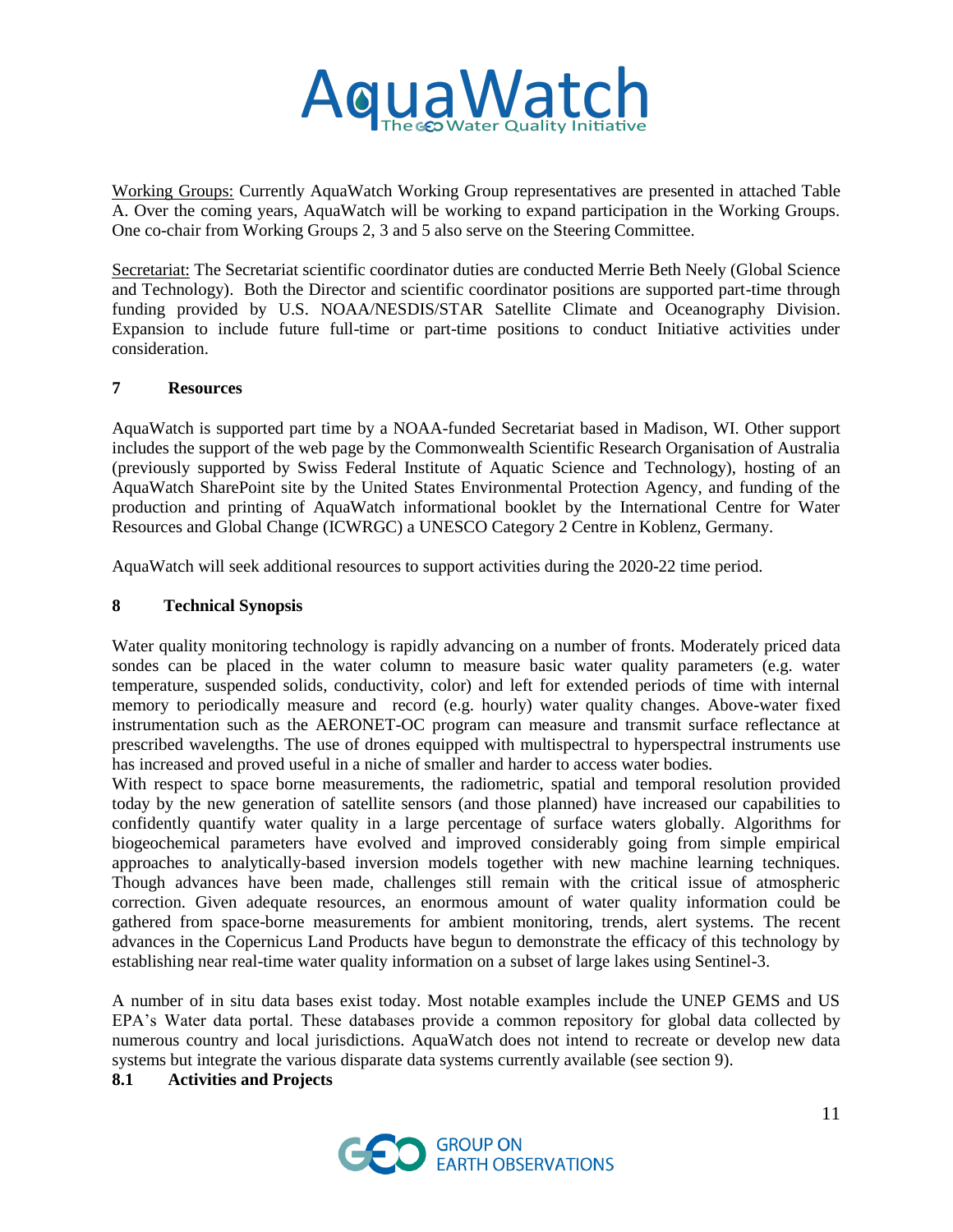

Working Groups will identify and organize the implementation of activities related to their area of expertise on an ongoing basis. Working groups may form temporary task teams to address specific interests. Working Group leaders are responsible for coordinating activities within their activity and with the Secretariat and Steering Committee. Planning and implementation will be conducted largely through electronic means to reduce resource requirements.

AquaWatch projects that require work across working groups will be reviewed by the Steering Committee. Upon approval of a project by the Steering Committee, the workflow will begin with work package selection by the leadership committees and flow through the working groups to completion (Figure 4).

- 1. Project selection: The Steering Committee will review any proposed projects and select projects for AquaWatch to pursue based on interest, user need and resources.
- 2. Work package selection: The Steering Committee discusses work packages options and selects project work packages.
- 3. Work package leader selection: Steering Committee and Management Committee discuss the work packages and identify each work package leader.
- 4. Tasks identified and assigned to working groups: The work package leader and Management Committee determine the tasks and sub-tasks required to complete the work package and assign duties to the different working groups as applicable.
- 5. Task completion: Working groups complete assigned work package tasks and sub-tasks.

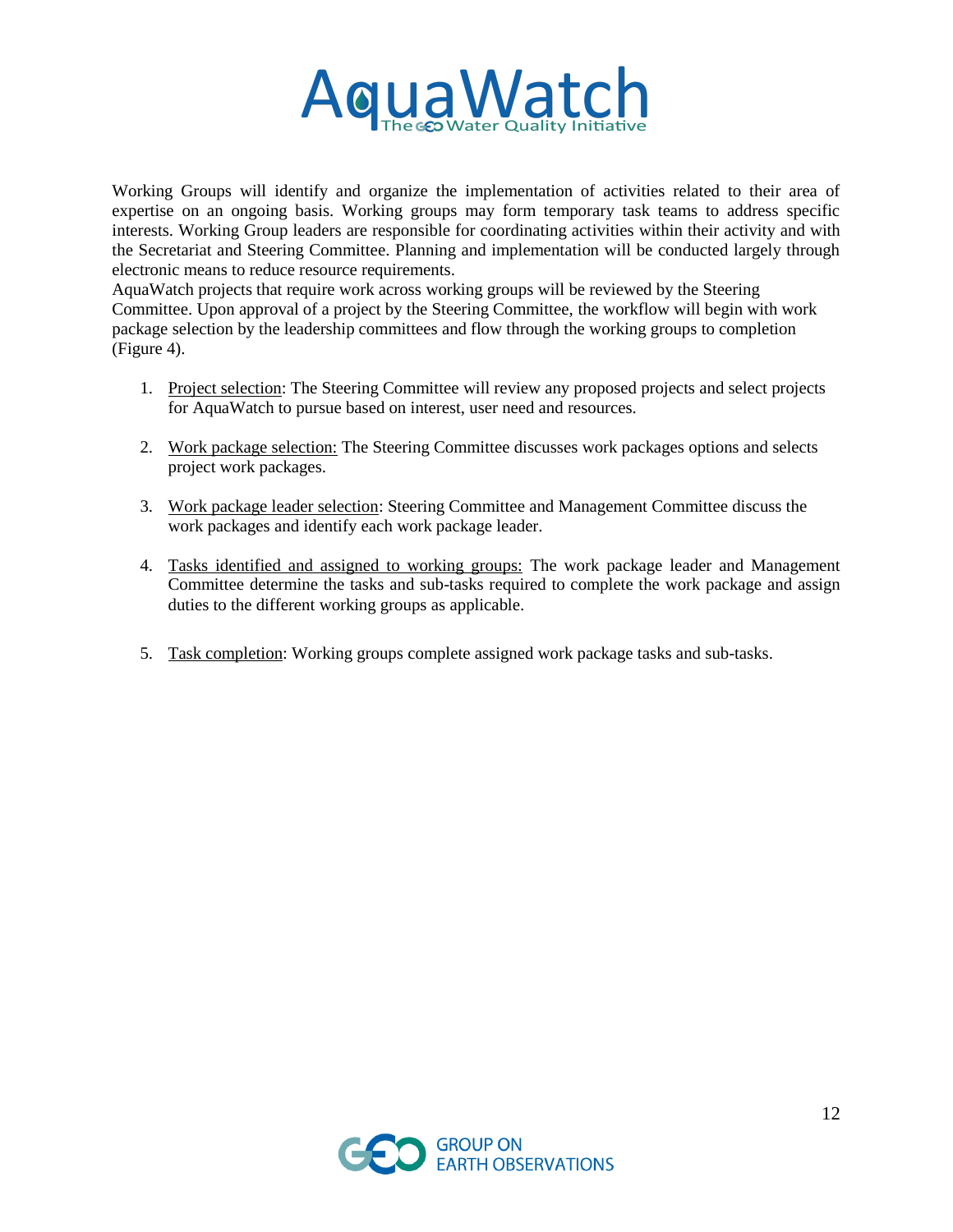

**Figure 4:** AquaWatch Project Implementation



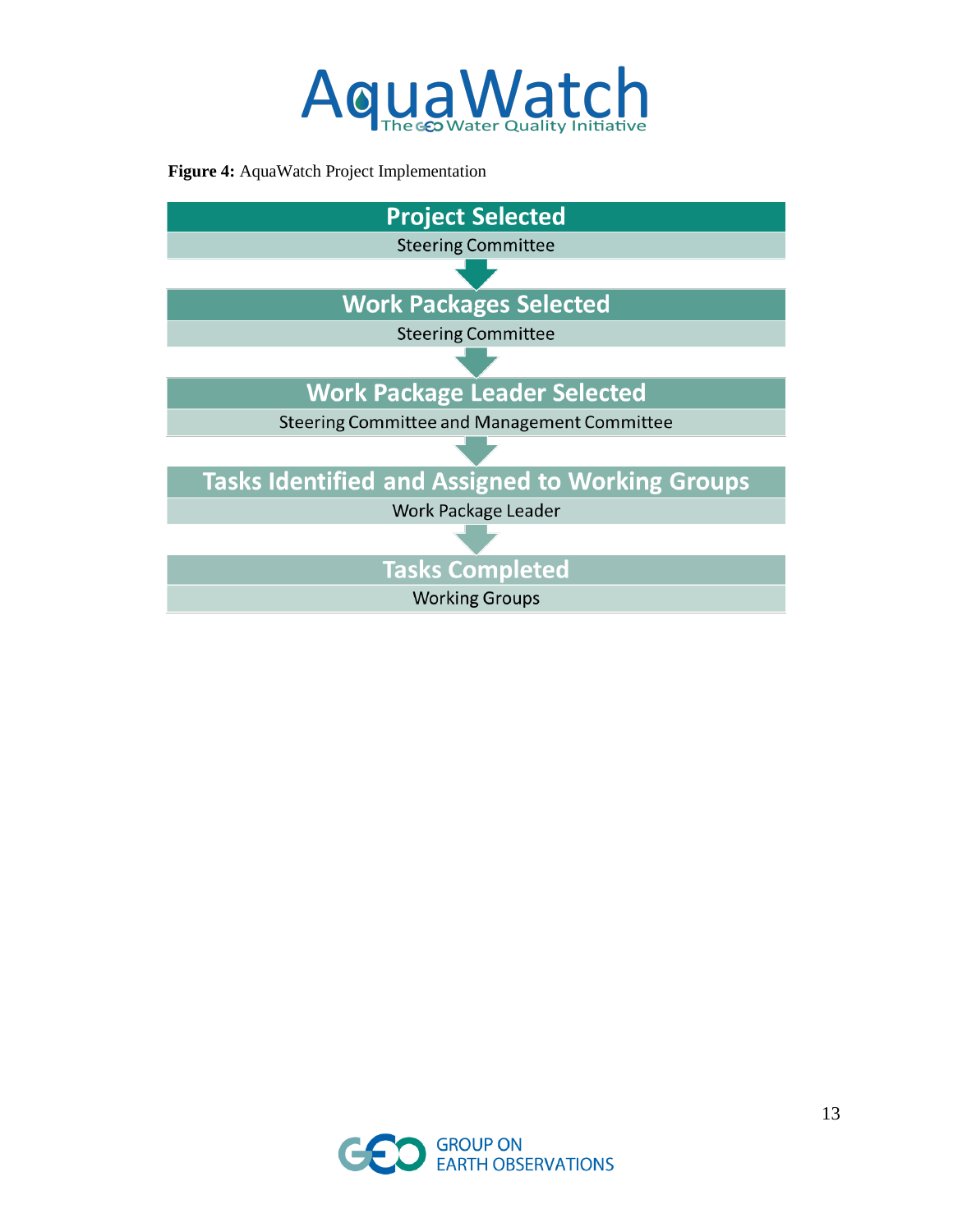

# 8.1.2 Water Quality Information Service Project

Implementation of the water quality information service is organized into seven work packages (Figure 5). In the future, additional work packages may be added. Work necessary to complete the work packages will be carried out by specialists from the working groups as outlined above.

**Figure 5:** The work packages of the AquaWatch water quality information service project.



# <span id="page-15-0"></span>**8.2 Milestones and Deliverables**

Governance transition date: In 2017, AquaWatch transitioned to the new governance structure outlined in section 9 and has been functioning with Initiative Secretariat support throughout 2018-19.

Working group expansion and activities: During 2020-22, AquaWatch will work to expand and identify initial activities. Working group expansion will be focused on inclusion of representatives from the in situ and user communities. Working groups will work to undertake and expand activities. Topical task teams

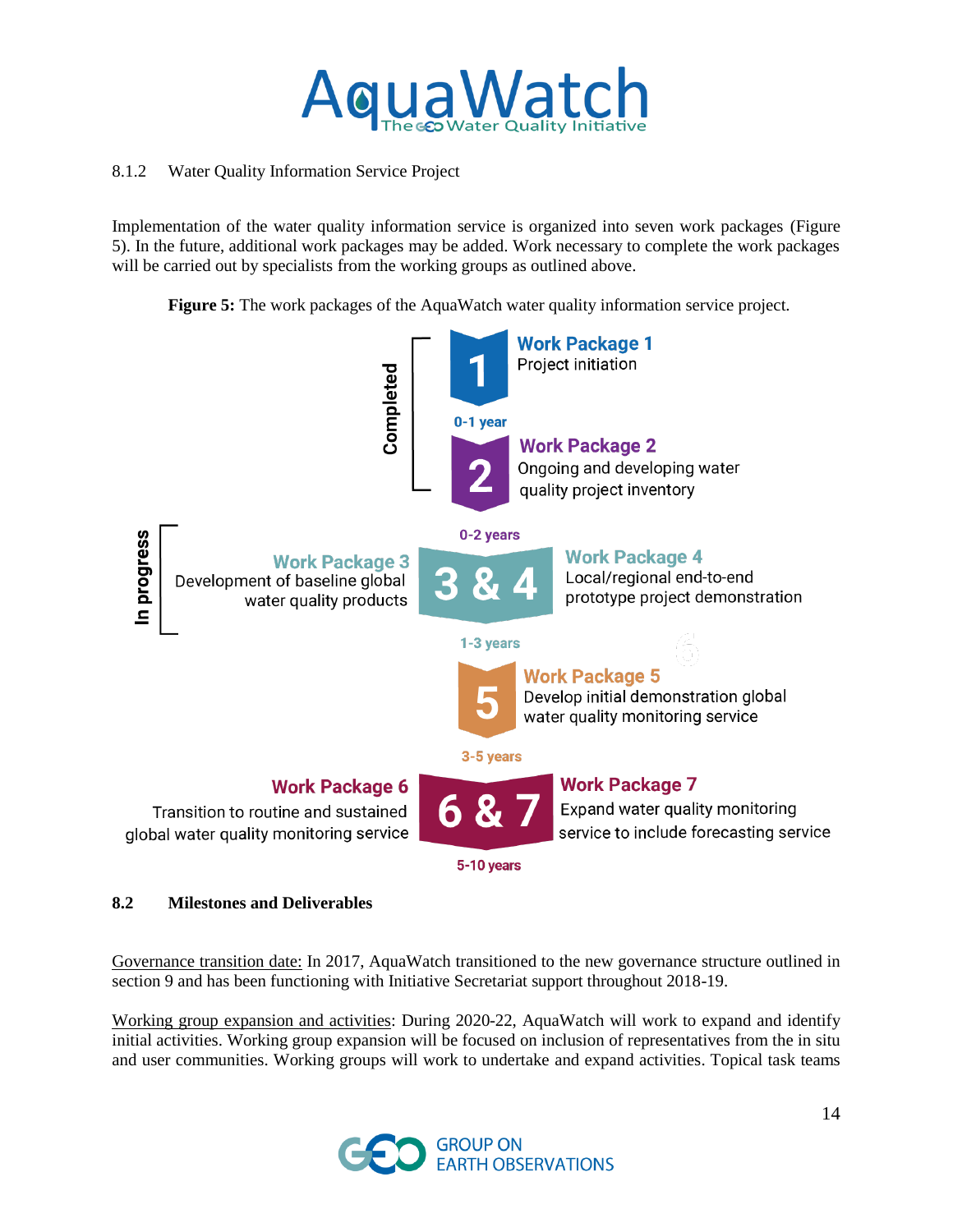

may be formed by working groups based on interest and need. Working groups will also contribute to water quality information service activities as needed.

Communication and community building activities: AquaWatch will work to further develop the website into a knowledge hub and produce other outreach materials. We will update brochures, stock presentations, and posters as needed to reflect accomplishments and new areas.

Water quality information service activities: During 2020-22, AquaWatch will undertake work to move the development of the water quality and information service forward as outlined below.

- *Water quality information service work packages 1 & 2:* Work package 1 (the initiation of the water quality information service activity) has been completed and a third version of work package 2 [\(the project inventory\)](http://www.geoaquawatch.org/work-package-2-project-inventory/) has been produced. The inventory is a living document that will be continually updated.
- *Water quality information service work package 3*: AquaWatch will work to developing an initial product suite that will include a Nephelometric Turbidity Unit (NTU) turbidity product, a Secchi disk depth product, a diffuse attenuation coefficient product, and a surface reflectance product. Absorption and scattering information will also be included where appropriate for added value and product comparability. The product will be done at three resolutions  $-1$  km, 300 m and 100 m. The product will be coherent globally at the 1 km level, continent or country level at 300m and regional "zoom-in" at the  $\leq 100$  m level. The further development of this product suite as well as the production of additional products will be pursued in 2018 and 2019 depending on the availability of funds and resources.
- *Water quality information service work package 4*: The AquaWatch community produced a booklet highlighting the functionality of prototype projects that include in situ data, remote sensing data and modelling titled "Advanced techniques for monitoring water quality using earth observation". The booklet is used to educate potential end users about available functionality in water quality monitoring and forecasting and spur interest and funding for the development of new AquaWatch prototype projects. The booklet was completed in the summer of 2017. Depending on available funds and resources, new prototype projects will be identified and started in 2018 and 2019.
- *Water quality information service work package 5:* AquaWatch will initiate the development of the initial demonstration water quality monitoring service.

# <span id="page-16-0"></span>**8.3 Evaluation and Reporting**

Evaluation will be conducted by the Steering Committee. The Committee will regularly track implementation, milestones, deliverables and resource needs.

The AquaWatch Secretariat will report progress to the community at least quarterly and to the GEO Secretariat on an as needed, or annual, basis. The AquaWatch Secretariat will also report progress to country level GEO groups as requested.

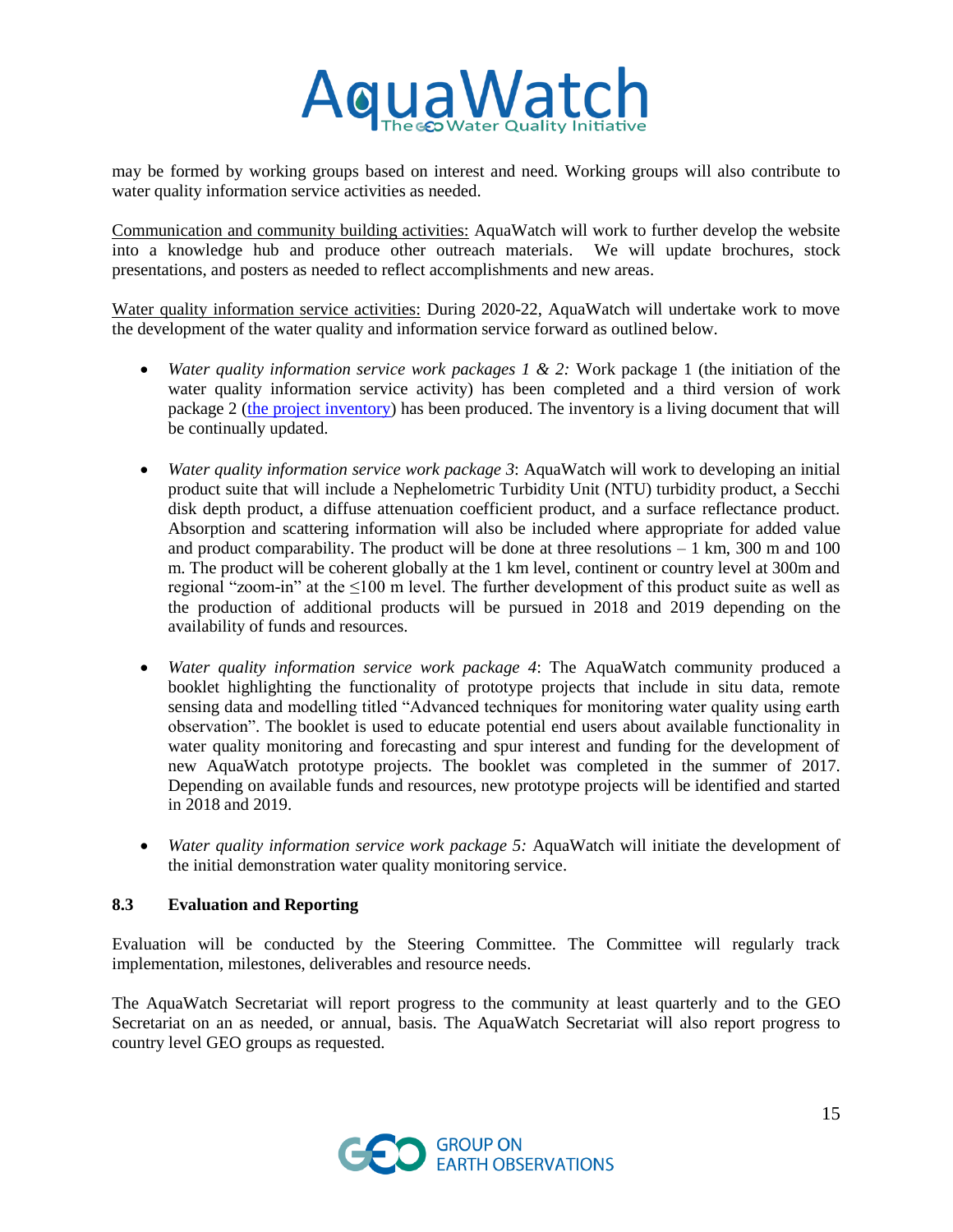

# <span id="page-17-0"></span>**9 Data Management and Data Policy**

AquaWatch will primarily leverage existing data, systems and services. A number of in situ data bases exist today. Most notable examples include the UNEP GEMS and US EPA's Water data portal. These databases provide a common repository for global data collected by numerous country and local jurisdictions. AquaWatch does not intend to recreate or develop new data systems but integrate the various disparate data systems currently available. The Initiative will work to encourage other data providers to comply with GEOSS data sharing and data management principles. Data and metadata will be managed and delivered by leveraging existing information platforms which are hosted by supporting agencies. Services developed for AquaWatch will aim to present data and information in a format that is useful to target users and beneficial to data providers. Data products and services developed by AquaWatch will be linked to the GEOSS Common Infrastructure.

AquaWatch will comply with and promote all of the GEOSS Data Sharing and Data Management Principles [7]. A key focus of data management will be to increase data accessibility and user awareness of available data and the benefits of concepts of open data, data services and data interoperability. AquaWatch will engage with many other GEO initiatives and other national, regional or global activities to help develop identify data needs and tools related to water quality monitoring and forecasting.

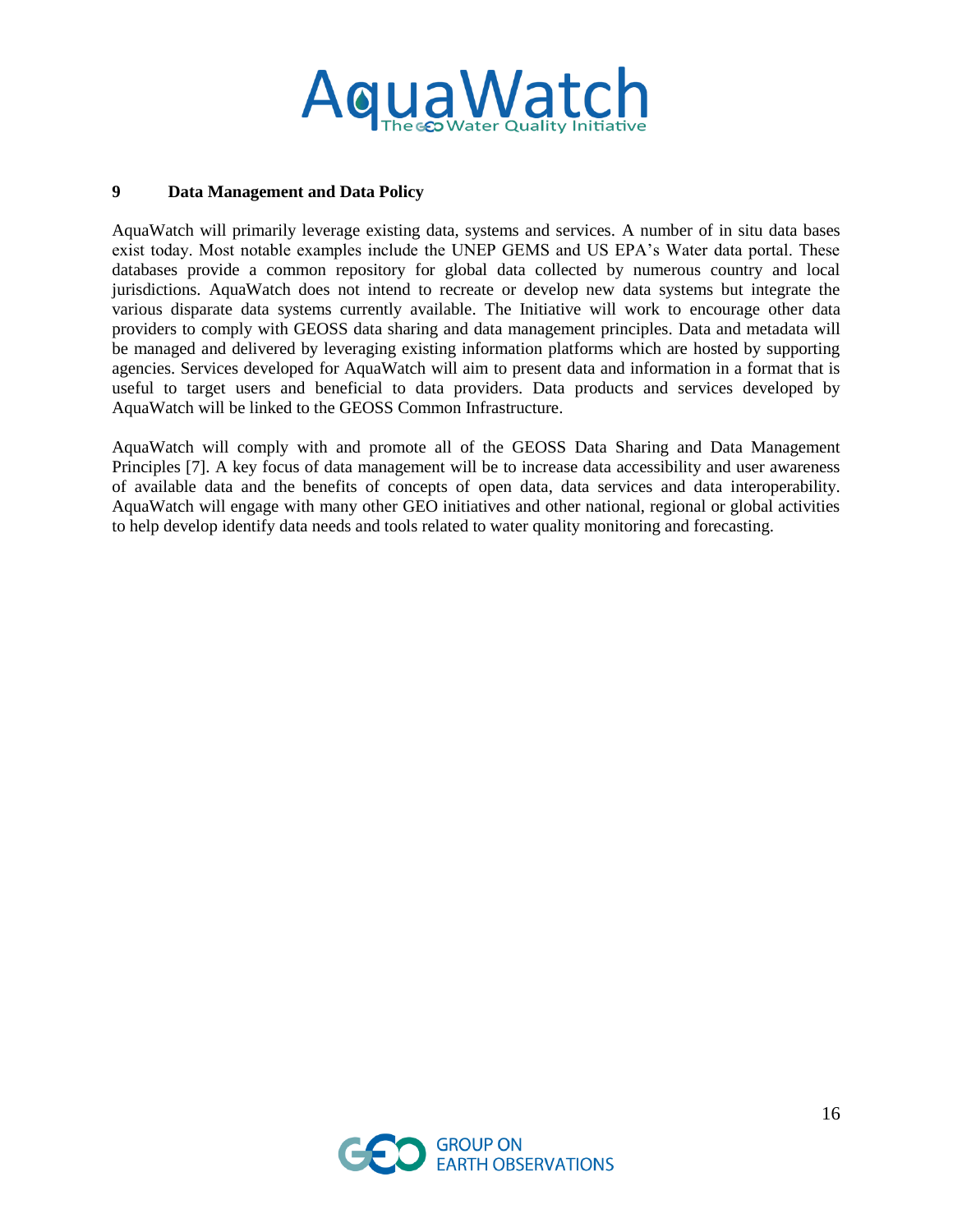

# <span id="page-18-0"></span>**Annex I – Acronyms and Abbreviations**

| GEMS/Water            | Global Environment Monitoring System for Water (GEMS/Water)      |  |  |
|-----------------------|------------------------------------------------------------------|--|--|
| <b>GEO</b>            | Group on Earth Observations                                      |  |  |
| <b>GEOSS</b>          | Global Earth Observation System of Systems                       |  |  |
| <b>GCI</b>            | Global Earth Observation System of Systems Common Infrastructure |  |  |
| <b>ICWRGC</b>         | International Centre for Water Resources and Global Change       |  |  |
| <b>IGOS-P</b>         | <b>Integrated Global Observing Strategy Partnership</b>          |  |  |
| <b>IGWCO</b>          | <b>Integrated Global Water Cycle Observation</b>                 |  |  |
| <b>NOAA</b>           | National Oceanic and Atmospheric                                 |  |  |
| <b>NTU</b>            | Nephelometric Turbidity Unit                                     |  |  |
| <b>SDGs</b>           | <b>Sustainable Development Goals</b>                             |  |  |
| <b>UN</b>             | <b>United Nations</b>                                            |  |  |
| <b>UN Environment</b> | <b>United Nations Environment Programme</b>                      |  |  |
| <b>UNESCO</b>         | United Nations Educational, Scientific and Cultural Organization |  |  |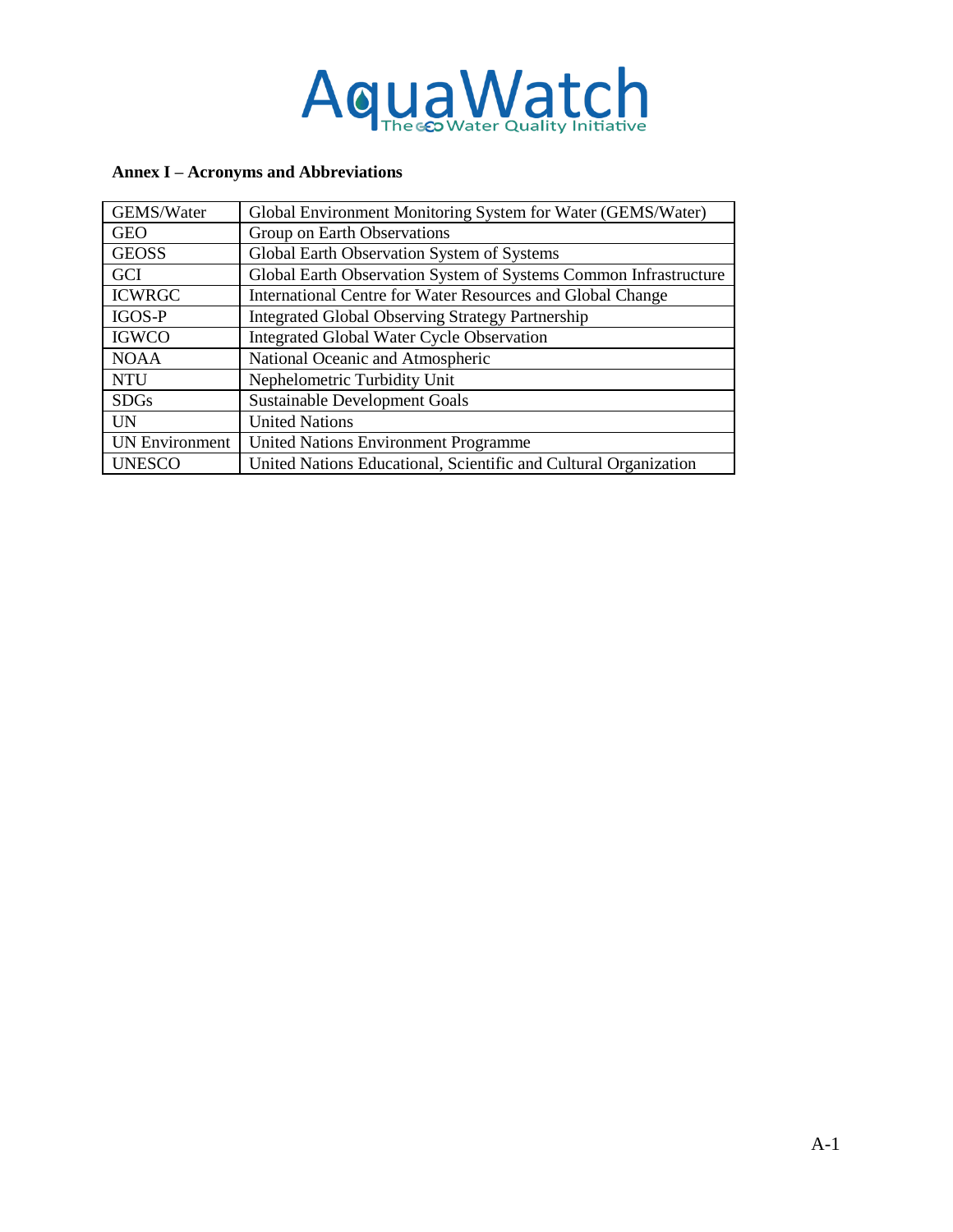

#### <span id="page-19-0"></span>**Annex II – List of References**

- [1] Group on Earth Observations, "GEO Strategic Plan 2016-2025: Implementing GEOSS," Group on Earth Observations, Geneva, Switzerland, 2015. URL: https://www.earthobservations.org/documents/GEO\_Strategic\_Plan\_2016\_2025\_Implementing [GEOSS.pdf](https://www.earthobservations.org/documents/GEO_Strategic_Plan_2016_2025_Implementing_GEOSS.pdf)
- [2] United Nations, "Transforming our world: the 2030 agenda for sustainable development," 2015. URL:<https://sustainabledevelopment.un.org/post2015/transformingourworld/publication>
- [3] United Nations, "Sendai Framework for Disaster Risk Reduction 2015-2030," 2015. URL: <http://www.unisdr.org/we/coordinate/sendai-framework>
- [4] Pan American Health Organization, "The challenge in disaster reduction for the water and sanitation sector: improving quality of life by reducing vulnerabilities," PAHO, Washington, DC, 2006. URL:<https://www.unisdr.org/we/inform/publications/2031>
- [5] Group on Earth Observations. "The GEOSS Water Strategy: From Observations to Decisions," Japan Aerospace Exploration Agency, 2014. URL: [ftp://ftp.earthobservations.org/TEMP/Water/GEOSS\\_WSR\\_Full\\_Report.pdf](ftp://ftp.earthobservations.org/TEMP/Water/GEOSS_WSR_Full_Report.pdf)
- [6] A. G. Dekker, B. A. Schaeffer and S. Greb, "Towards a global water quality observing and forecasting system," *EOS,* 2015.
- [7] Group on Earth Observations, "Data Management Principles Implementation Guidelines," 2015. URl: [https://www.earthobservations.org/documents/geo\\_xii/GEO-](https://www.earthobservations.org/documents/geo_xii/GEO-XII_10_Data%20Management%20Principles%20Implementation%20Guidelines.pdf)[XII\\_10\\_Data%20Management%20Principles%20Implementation%20Guidelines.pdf](https://www.earthobservations.org/documents/geo_xii/GEO-XII_10_Data%20Management%20Principles%20Implementation%20Guidelines.pdf)
- [8] Water Quality for the Benefit of Society : GEOAquaWatch/GloboLakes Joint Workshop Report , 2018 URL : [http://www.geoaquawatch.org/wp](http://www.geoaquawatch.org/wp-content/uploads/2019/03/FINAL_GEOAquaWatch-GloboLakes_2018_Workshop_Report_Summary_vers_1.0.pdf)[content/uploads/2019/03/FINAL\\_GEOAquaWatch-](http://www.geoaquawatch.org/wp-content/uploads/2019/03/FINAL_GEOAquaWatch-GloboLakes_2018_Workshop_Report_Summary_vers_1.0.pdf)[GloboLakes\\_2018\\_Workshop\\_Report\\_Summary\\_vers\\_1.0.pdf](http://www.geoaquawatch.org/wp-content/uploads/2019/03/FINAL_GEOAquaWatch-GloboLakes_2018_Workshop_Report_Summary_vers_1.0.pdf)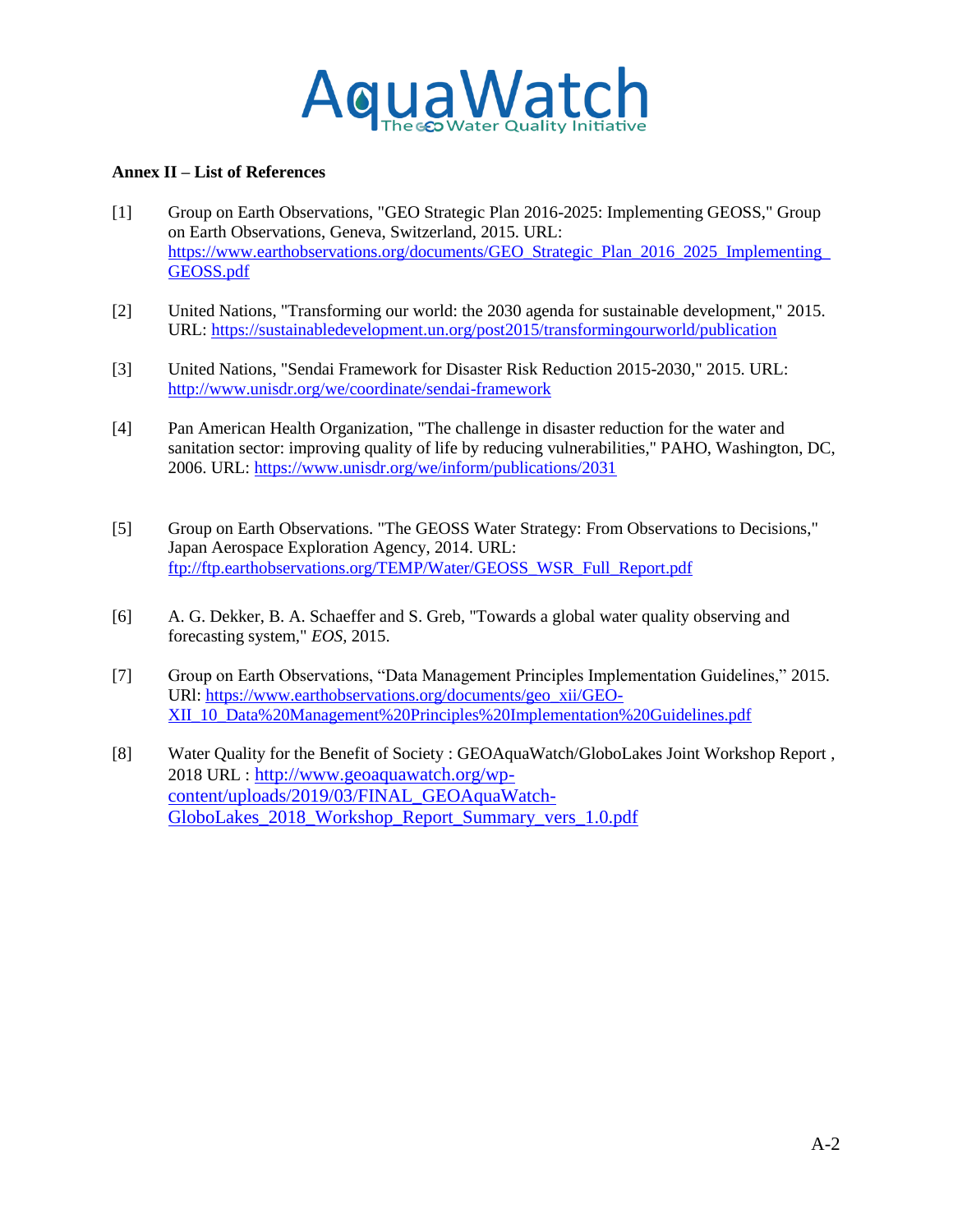

# <span id="page-20-0"></span>**Annex III – CV of Initiative Director**

# **Steven R. Greb**

UW-Madison, Associate Fellow Aquatic Sciences Center, Rm.259 1975 Willow Dr. Madison, WI 53706-1177 608-469-3848 [srgreb@wisc.edu](mailto:srgreb@wisc.edu)

#### **Education**

| M.S. | Forest Hydrology  | 1986 Utah State University                 |
|------|-------------------|--------------------------------------------|
| B.S  | Chemistry         | 1978 University of Wisconsin-Stevens Point |
| B.S. | Water Res. Mangt. | 1978 University of Wisconsin-Stevens Point |

#### **Employment**

| Director, GEO AquaWatch Initiative                                           |
|------------------------------------------------------------------------------|
| Honorary Fellow - University of Wisconsin Aquatic Sciences Center            |
| Research Hydrologist/Limnologist - Wisconsin Department of Natural Resources |
| Sabbatical appointment to UNESCO International Hydrologic Programme          |
| Water Resources Project Position - Wisconsin Department of Natural Resources |
| <b>Teaching Assistant - Utah State University</b>                            |
| Head Chemist - State of Wyoming Water Quality Laboratory                     |
|                                                                              |

# **Research and Professional Interests**

Satellite remote sensing applications for inland and coastal water quality, optical properties of inland lakes, ecosystem management, riparian nutrient loss, thermal pollution in the urban environment, effects of forestry best management practices on stream water quality, impact of climate change on hydrologic regimes and lake carbon dynamics, and interactions between hydrologic regimes and water quality.

#### **Professional Memberships**

American Water Resources Association International Water Association International Association of Great Lakes Research Remote Sensing and Photogrammetry Society North American Lake Management Society

# **Past and Current Synergistic Activities**

Integrated Global Observing Strategy (IGOS) (member of the scientific steering committee) International Ocean Color Coordinating Group (IOCCG) committee member Group on Earth Observations (GEO) chair of water quality working group Integrated Global Water Cycle Observation (IGWCO) Science Advisory Committee Reviewer: Water Resources Research, Journal of the American Water Resources Bulletin, Remote Sensing of the Environment, Watershed Science Bulletin. NASA Energy and Water Cycle Study Program Review Wisconsin Climate Change Initiative (hydrologic working group) National Water Quality Monitoring Council Committee Member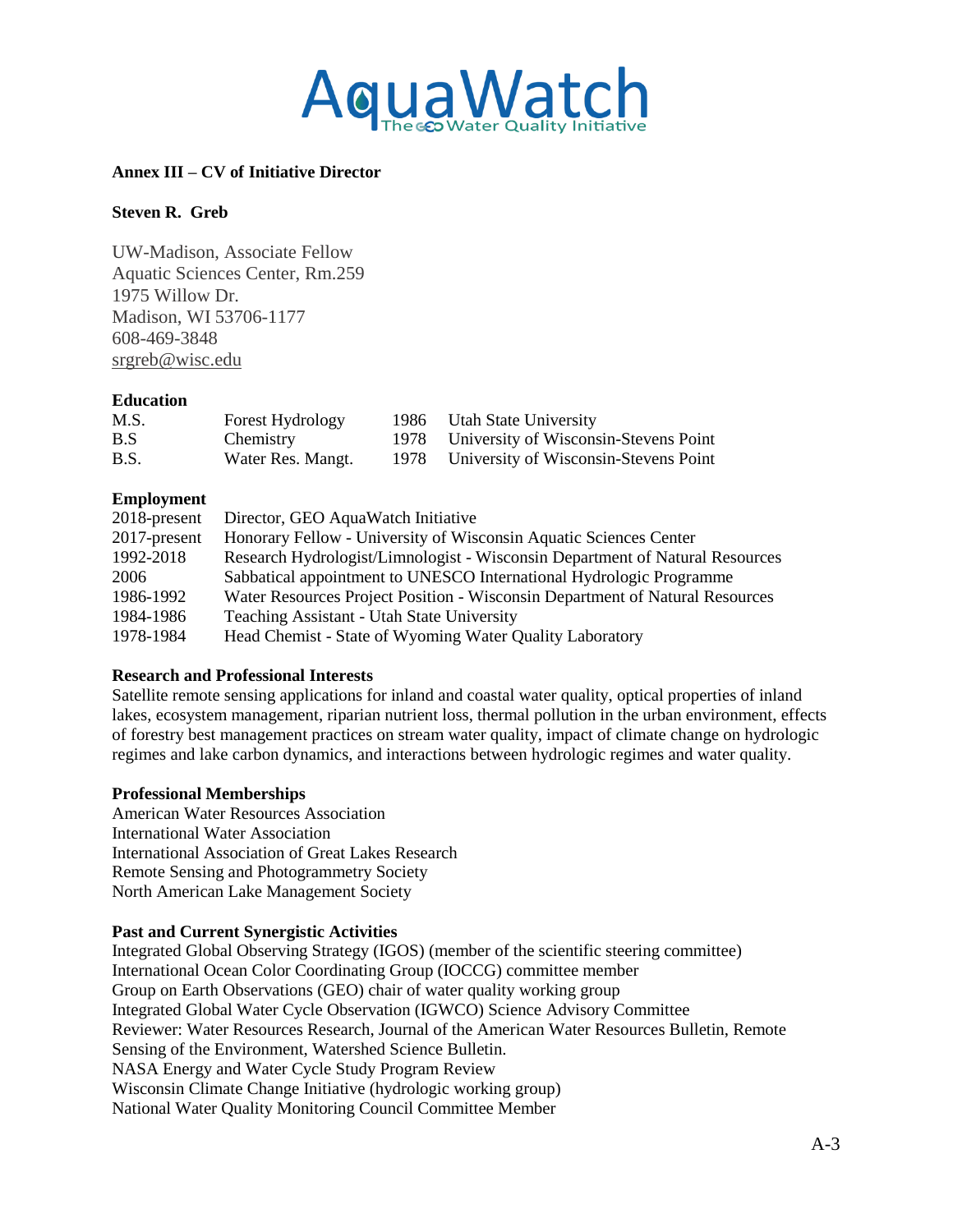

GloboLakes Project, led by University of Stirling, UK - Advisory panel Global Lakes Sentinel Services, led by Water Insight, Wageningen, The Netherlands. Advisory Panel -e Lake Michigan Monitoring Coordinating Council, current co-chair

# **Recent talks and poster presentations**

Greb, S.R. and D. Gurlin. 2018. The End-to-End Value Chain of Wisconsin's Statewide Landsat 7 ETM+ and Landsat 8 OLI-TIRS Water Clarity Products. AGU Ocean Sciences Meeting. Portland, Oregon. Feb. 2018

Smail, E., Greb, S.R., and G. Canonico. 2018. Group on Earth Observations (GEO) Town Hall: Ocean science-related GEO Initiatives. AGU Ocean Sciences Meeting. Portland, Oregon. Feb. 2018 Greb, S.R., A. P. DiGiacomo, E. Smail. 2017. AquaWatch – the GEO Water Quality Community of

Practice. ASLO Ocean Sciences Meeting Honolulu, Hawaii.

Greb, S.R. The GEO AquaWatch Community. May 2017. International Ocean Colour Sciences Meeting. Lisbon, Portugal.

Greb, S. R. and D. Gurlin. April 2016. Statewide Aquatic Remote Sensing Program in Wisconsin. Wisconsin Lakes Convention, Stevens Point, WI

Greb, S., P.J. Garrison May 2016. The National Coastal Condition Assessment of Western Lake Michigan and Southern Lake Superior. National Water Quality Monitoring Conference. Tampa, Florida. Greb, S. R. and D. Gurlin. April 2016. Advances in the Development of a Statewide Aquatic remote Sensing Program. National Water Quality Monitoring Conference. Tampa, Florida.

Greb, S.R., P. DiGiacomo, and A.Dekker. March 2016. Water Quality Remote Sensing Report. International Ocean Color Coordinating Group Annual Meeting. Santa Monica, Ca.

Greb, S.R., P. DiGiacomo, and A.Dekker. June 2015. Development of a GEO Global Water Quality Monitoring and Forecasting Service. International Ocean Color Sciences Meeting. June 2

Gyawali, R., Greb S., and Block, P.M., (2014), "Application of hydraulic and regression based models to assess hydrologic impacts on Wisconsin River Islands." World Environment and Water Resources Congress, Austin, TX, May 17–21, 2015, ASCE.

Gyawali, R. and S. Greb March 14, 2014. Seasonal Streamflow Changes in Wisconsin Watersheds American Water Resources Association, Wisconsin Section, Wisconsin Dells, WI.

Greb, S., P. Garrison and G. LaLiberte. October 17, 2013 Spatial and Temporal Variability of Water Quality in Nearshore Areas of Western Lake Michigan. Lake Michigan: State of the Lake Great Lakes Beach Conference

Greb, S. April 24, 2014 Water Quality of Lake Nicaragua. Wisconsin Lakes Partnership Conference. Stevens Point, WI

Greb, S. April 3, 2014. Remote Sensing of Water Quality in Wisconsin. April 3, 2014 Global Lakes Sentinel Services Project meeting U. of Tartu, Estonia

Greb, S. March 12, 2014. Great Lakes Remote Sensing Workshop. Cleveland, Ohio

Greb, S., R., Gyawali, C. Noll, R. O'Connor. March 4, 2014 Wisconsin River Island Project Update. Milwaukee, WI.

Greb, S. Jan. 14, 2014 Remote Sensing in Inland Waters. GloboLakes Conference. Stirling, Scotland. Greb, S. Dec 16, 2013 Remote Sensing of Lakes. GEO Webinar (remote presentation)

# **Recent Research Grant Activities**

Project manager and principal investigator (unless noted otherwise) for the following research studies:

• Remote Sensing of Wisconsin Lakes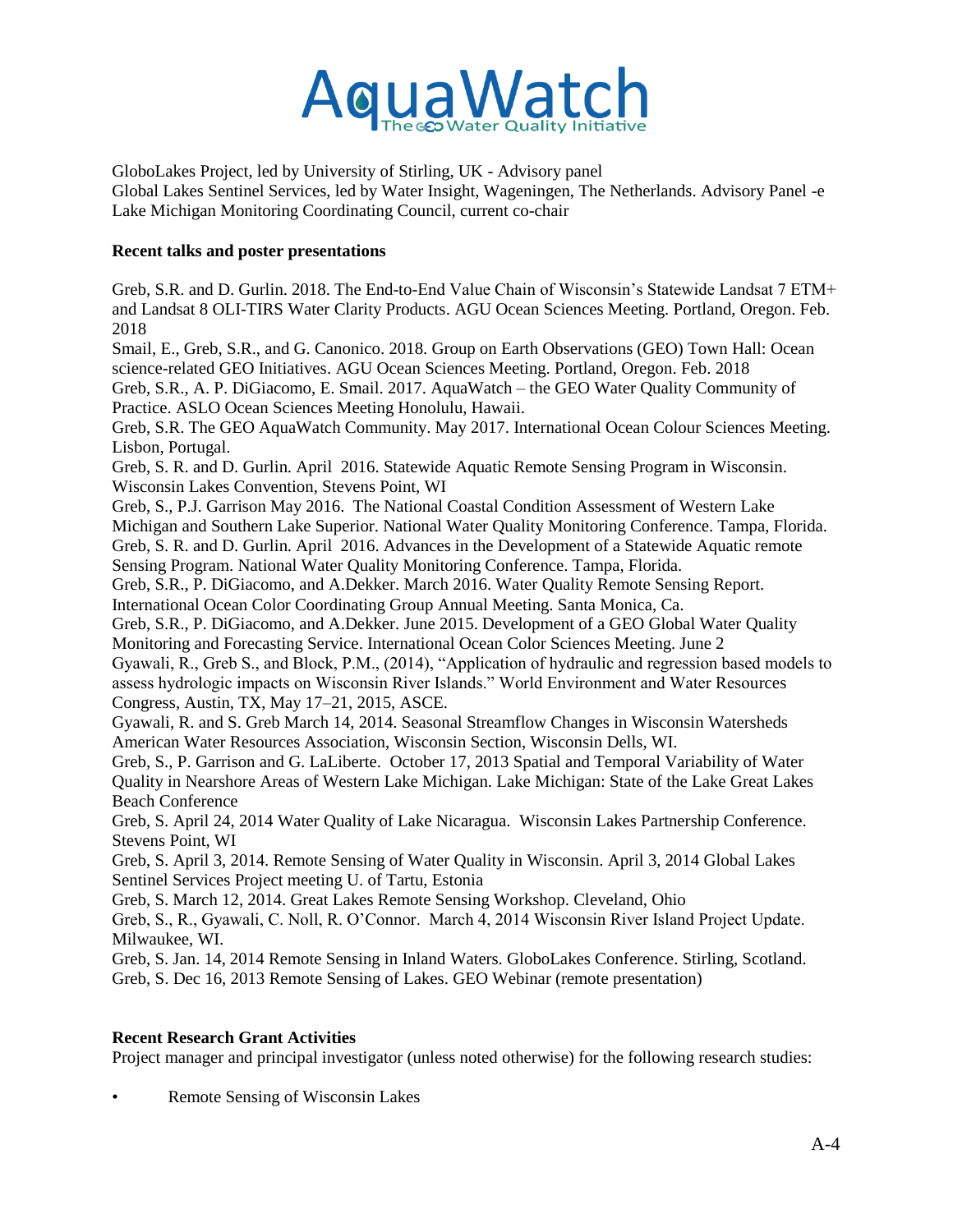

Cooperators-UW-Madison Duration- 4 years Total project funds –\$85,000/year

Lake Michigan Nearshore Water Quality Dynamics

Cooperators UWM Water Institute, Duration-ongoing Total project funds \$35,000/year

• NASA Inland and Coastal Water Quality Workshop Coordination

Cooperators UW-Madison 2012. Duration one year Total project funds \$30,000

• Water Quality in Lake Michigan Areas of Concern (AOCs)

Cooperators USEPA, local governments Duration -1 year 2014., Total project funds- \$15,500 Potential Thermal Pollution from Runoff Water in Urban Areas

Cooperators- USGS. Duration- two years, Total project fund- \$160,000 (US EPA, Washington DC and USGS partial match).

• Relationship of Ecological Landscapes and Land Use to Small Stream Nutrient Loads . Cooperators- University of Wisconsin-Madison. Duration- 2 years. Total project funds- \$160,000 (US EPA Region V).

• Occurrence of Pathogens in Urban Streams

Cooperators- USGS, Great Lakes Institute. Duration- 2 years. Total project funds- Approx. \$300,000 • New Methodologies for Low-Impact Urban Development (P.I. only)

Cooperators- University of Wisconsin-Madison, USGS. Duration- 2 years. Total project funds- \$860,000 (US EPA, Washington D.C.)

# **Relevant reports and publications**

IOCCG (2018). Earth Observations in Support of Global Water Quality Monitoring. Greb, S., Dekker, A. and Binding, C. (eds.), IOCCG Report Series, No. 17, International Ocean Colour Coordinating Group, Dartmouth, Canada.

Rose, K.C., S. R. Greb, M. Diebel and M. G. Turner. 2016. Annual precipitation as a regulator of spatial and temporal drivers of lake water clarity (accepted). Ecological Applications.

Gyawali, R., Greb, S. and Block, P. (2015). "Temporal Changes in Streamflow and Attribution of Changes to Climate and Land Use in Wisconsin Watersheds." Journal of American Water Resources Association (JAWRA), 51(4), 1138-1152.

Greb, S.R., S. Hook, J. Austin, E. Hestir , Z. P. Lee, J. Lenters, J. Melack, C. Mouw, C. O'Reilly, B. Schaeffer, G. Schladow, J. Schott, L. Smith R. Stumpf, M. Wang. 2015. Key Decadal Survey White Paper Challenges for Inland Water Ecosystems. National Academies of Sciences.

Mouw, C.B., S. Greb, D. Aurin, P. DiGiacomo, Z. Lee, M. Twardowski, C. Binding, C. Hu, R. Ma, T. Moore, W. Moses, S. Craig (2015) Aquatic color radiometry remote sensing of coastal and inland waters: challenges and recommendations for future satellite missions, Remote Sensing of Environment, 160:15- 30

Greb, S.R. The GEOSS Water Strategy-From Observations to Decisions. Chapter 6. Existing and Planned Observational Systems for Priority Water Quality Variables. 2014. R. Lawford, editor. JAXA press.

Lee Z, Pahlevan N, Ahn YH, Greb S, O'Donnell D. Robust approach to directly measuring water-leaving radiance in the field. Appl Opt. 2013 Mar 10;52(8):1693-701. doi: 10.1364/AO.52.001693